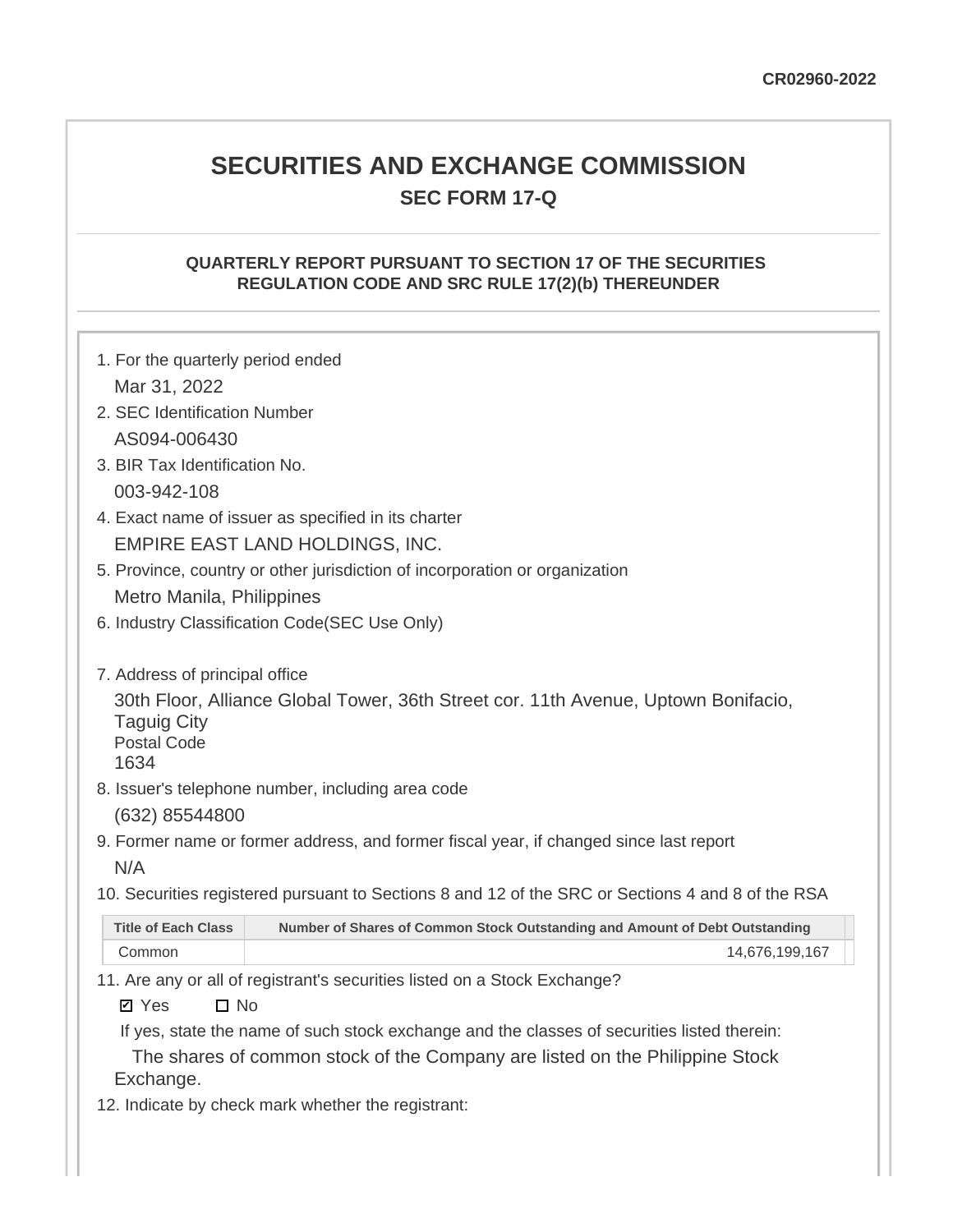| (a) has filed all reports required to be filed by Section 17 of the SRC and SRC Rule 17 thereunder<br>or Sections 11 of the RSA and RSA Rule 11(a)-1 thereunder, and Sections 26 and 141 of the<br>Corporation Code of the Philippines, during the preceding twelve (12) months (or for such shorter<br>period that the registrant was required to file such reports) |                                                                                                                                                                                                                                                                                                                                                                                                                                                                                        |                                                                                                                                                    |                                    |  |  |  |  |
|-----------------------------------------------------------------------------------------------------------------------------------------------------------------------------------------------------------------------------------------------------------------------------------------------------------------------------------------------------------------------|----------------------------------------------------------------------------------------------------------------------------------------------------------------------------------------------------------------------------------------------------------------------------------------------------------------------------------------------------------------------------------------------------------------------------------------------------------------------------------------|----------------------------------------------------------------------------------------------------------------------------------------------------|------------------------------------|--|--|--|--|
| $\square$ No<br><b>Ø</b> Yes                                                                                                                                                                                                                                                                                                                                          |                                                                                                                                                                                                                                                                                                                                                                                                                                                                                        |                                                                                                                                                    |                                    |  |  |  |  |
| <b>Ø</b> Yes                                                                                                                                                                                                                                                                                                                                                          | (b) has been subject to such filing requirements for the past ninety (90) days<br>$\square$ No                                                                                                                                                                                                                                                                                                                                                                                         |                                                                                                                                                    |                                    |  |  |  |  |
|                                                                                                                                                                                                                                                                                                                                                                       | The Exchange does not warrant and holds no responsibility for the veracity of the facts and representations contained in all corporate<br>disclosures, including financial reports. All data contained herein are prepared and submitted by the disclosing party to the Exchange,<br>and are disseminated solely for purposes of information. Any questions on the data contained herein should be addressed directly to<br>the Corporate Information Officer of the disclosing party. |                                                                                                                                                    |                                    |  |  |  |  |
|                                                                                                                                                                                                                                                                                                                                                                       |                                                                                                                                                                                                                                                                                                                                                                                                                                                                                        | <b>Empire East</b>                                                                                                                                 |                                    |  |  |  |  |
|                                                                                                                                                                                                                                                                                                                                                                       | <b>Empire East Land Holdings, Inc.</b><br>ELI                                                                                                                                                                                                                                                                                                                                                                                                                                          |                                                                                                                                                    |                                    |  |  |  |  |
|                                                                                                                                                                                                                                                                                                                                                                       |                                                                                                                                                                                                                                                                                                                                                                                                                                                                                        | <b>PSE Disclosure Form 17-2 - Quarterly Report</b><br>References: SRC Rule 17 and<br><b>Sections 17.2 and 17.8 of the Revised Disclosure Rules</b> |                                    |  |  |  |  |
| For the period ended                                                                                                                                                                                                                                                                                                                                                  | Mar 31, 2022                                                                                                                                                                                                                                                                                                                                                                                                                                                                           |                                                                                                                                                    |                                    |  |  |  |  |
| <b>Currency (indicate</b><br>units, if applicable)                                                                                                                                                                                                                                                                                                                    | Philippine Peso                                                                                                                                                                                                                                                                                                                                                                                                                                                                        |                                                                                                                                                    |                                    |  |  |  |  |
| <b>Balance Sheet</b>                                                                                                                                                                                                                                                                                                                                                  |                                                                                                                                                                                                                                                                                                                                                                                                                                                                                        |                                                                                                                                                    |                                    |  |  |  |  |
|                                                                                                                                                                                                                                                                                                                                                                       |                                                                                                                                                                                                                                                                                                                                                                                                                                                                                        | <b>Period Ended</b>                                                                                                                                | <b>Fiscal Year Ended (Audited)</b> |  |  |  |  |
|                                                                                                                                                                                                                                                                                                                                                                       |                                                                                                                                                                                                                                                                                                                                                                                                                                                                                        | Mar 31, 2022                                                                                                                                       | Dec 31, 2021                       |  |  |  |  |
| <b>Current Assets</b>                                                                                                                                                                                                                                                                                                                                                 |                                                                                                                                                                                                                                                                                                                                                                                                                                                                                        | 40,930,458,291                                                                                                                                     | 40,783,050,614                     |  |  |  |  |
| <b>Total Assets</b>                                                                                                                                                                                                                                                                                                                                                   |                                                                                                                                                                                                                                                                                                                                                                                                                                                                                        | 46,516,027,898                                                                                                                                     | 46,205,053,985                     |  |  |  |  |
| <b>Current Liabilities</b><br><b>Total Liabilities</b>                                                                                                                                                                                                                                                                                                                |                                                                                                                                                                                                                                                                                                                                                                                                                                                                                        | 13,041,094,206                                                                                                                                     | 13,045,538,036                     |  |  |  |  |
| <b>Retained</b><br>Earnings/(Deficit)                                                                                                                                                                                                                                                                                                                                 |                                                                                                                                                                                                                                                                                                                                                                                                                                                                                        | 16,263,105,491<br>8,006,707,090                                                                                                                    | 16,211,923,870<br>7,828,581,967    |  |  |  |  |
| <b>Stockholders' Equity</b>                                                                                                                                                                                                                                                                                                                                           |                                                                                                                                                                                                                                                                                                                                                                                                                                                                                        | 30,252,922,407                                                                                                                                     | 29,993,130,115                     |  |  |  |  |
| <b>Stockholders' Equity - Parent</b>                                                                                                                                                                                                                                                                                                                                  |                                                                                                                                                                                                                                                                                                                                                                                                                                                                                        | 27,455,372,701                                                                                                                                     | 27,196,175,578                     |  |  |  |  |
| <b>Book Value per Share</b>                                                                                                                                                                                                                                                                                                                                           |                                                                                                                                                                                                                                                                                                                                                                                                                                                                                        | 1.87                                                                                                                                               | 1.85                               |  |  |  |  |

**Income Statement**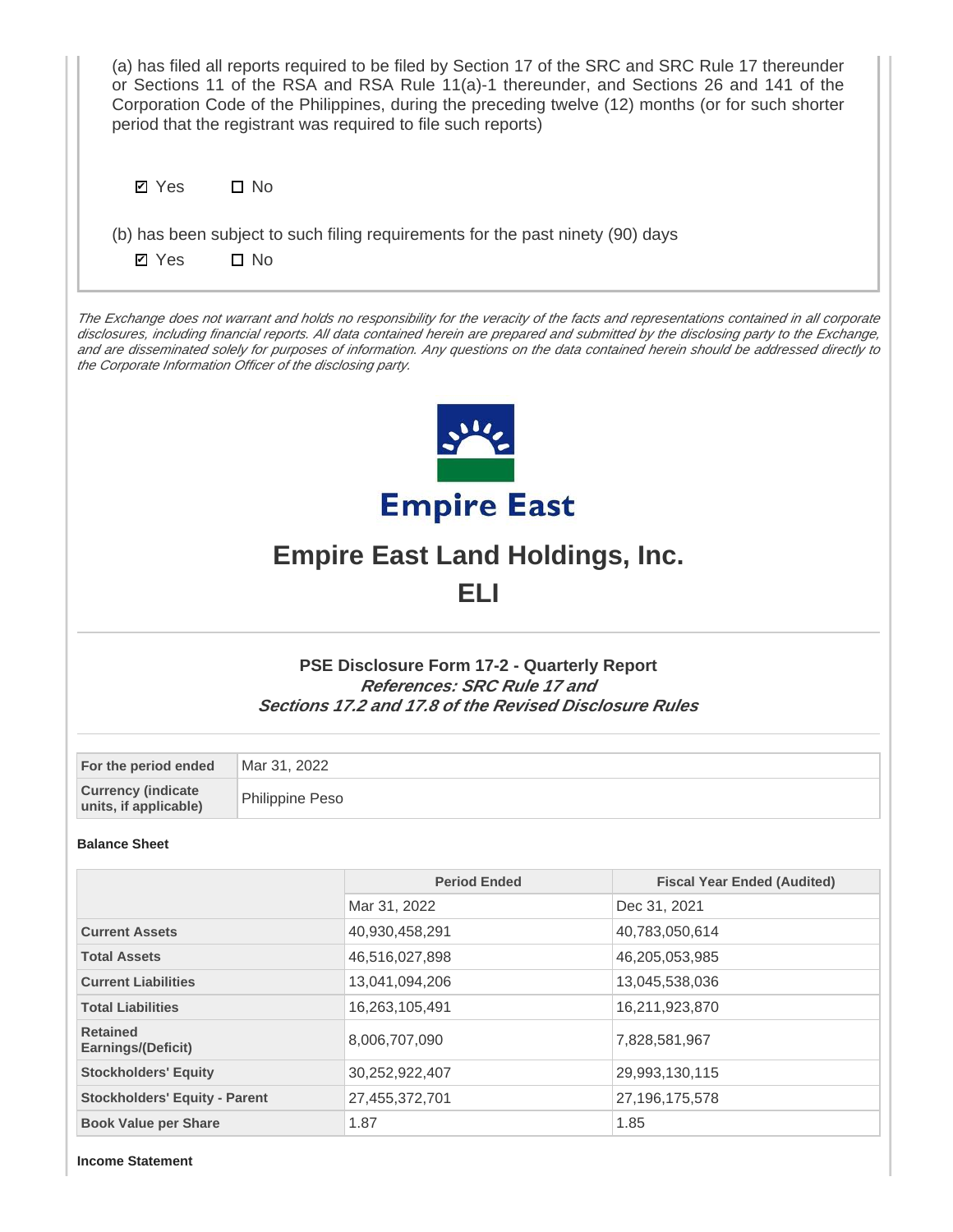|                                                                     | <b>Current Year</b><br>(3 Months) |      | <b>Previous Year</b><br>(3 Months)       |               | <b>Current Year-To-Date</b> | <b>Previous Year-To-Date</b>              |  |
|---------------------------------------------------------------------|-----------------------------------|------|------------------------------------------|---------------|-----------------------------|-------------------------------------------|--|
| <b>Gross Revenue</b>                                                | 1,148,314,132                     |      | 1,093,693,113                            |               | 1,148,314,132               | 1,093,693,113                             |  |
| <b>Gross Expense</b>                                                | 891,810,900                       |      | 771,241,706                              | 891,810,900   |                             | 771,241,706                               |  |
| <b>Non-Operating Income</b>                                         | 69,275,571                        |      | 46,948,028                               | 69,275,571    |                             | 46,948,028                                |  |
| <b>Non-Operating</b><br><b>Expense</b>                              | 84,303,442                        |      | 79,939,727                               | 84,303,442    |                             | 79,939,727                                |  |
| Income/(Loss) Before<br><b>Tax</b>                                  | 241,475,361                       |      | 289,459,708                              | 241,475,361   |                             | 289,459,708                               |  |
| <b>Income Tax Expense</b>                                           | 62,755,069                        |      | 75,569,915                               | 62,755,069    |                             | 75,569,915                                |  |
| Net Income/(Loss) After<br><b>Tax</b>                               | 178,720,292                       |      | 213,889,793                              | 178,720,292   |                             | 213,889,793                               |  |
| <b>Net Income Attributable</b><br>to<br><b>Parent Equity Holder</b> | 178, 125, 123                     |      | 219,194,750                              | 178, 125, 123 |                             | 219,194,750                               |  |
| Earnings/(Loss) Per<br><b>Share</b><br>(Basic)                      |                                   |      | $\overline{\phantom{a}}$                 | 0.01          |                             | 0.01                                      |  |
| Earnings/(Loss) Per<br><b>Share</b><br>(Diluted)                    |                                   |      |                                          | 0.01          |                             | 0.01                                      |  |
|                                                                     |                                   |      |                                          |               |                             |                                           |  |
| Earnings/(Loss) Per Share (Basic)                                   |                                   | 0.05 | <b>Current Year (Trailing 12 months)</b> |               | 0.03                        | <b>Previous Year (Trailing 12 months)</b> |  |
| Earnings/(Loss) Per Share (Diluted)                                 |                                   | 0.05 |                                          |               | 0.03                        |                                           |  |
|                                                                     |                                   |      |                                          |               |                             |                                           |  |
| <b>Other Relevant Information</b>                                   |                                   |      |                                          |               |                             |                                           |  |
| None                                                                |                                   |      |                                          |               |                             |                                           |  |
| Filed on behalf by:                                                 |                                   |      |                                          |               |                             |                                           |  |
| <b>Name</b>                                                         |                                   |      | Dennis Edano                             |               |                             |                                           |  |
| <b>Designation</b>                                                  |                                   |      | <b>Corporate Secretary</b>               |               |                             |                                           |  |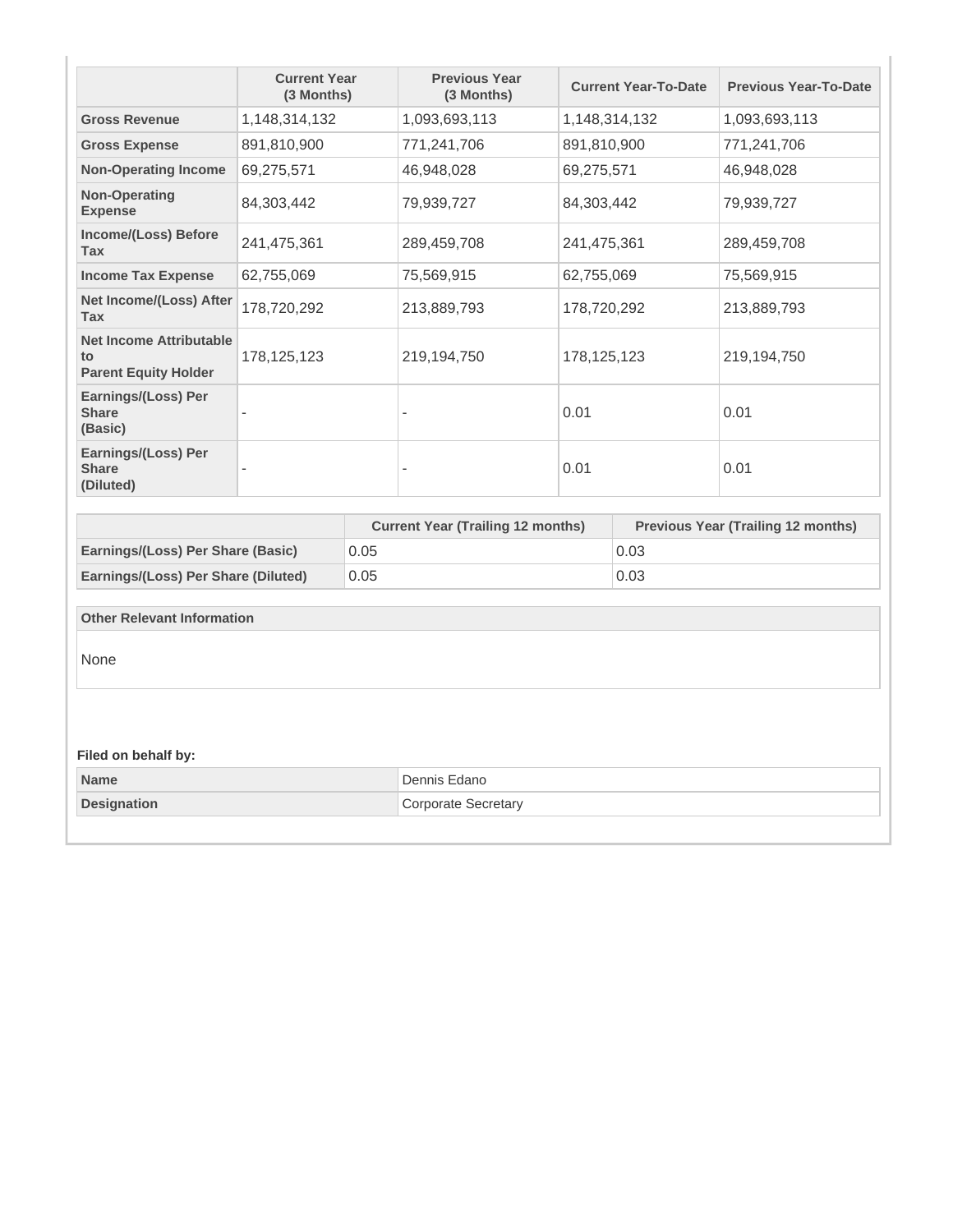#### **SECURITIES AND EXCHANGE COMMISSION**

### **SEC FORM 17-Q**

### **QUARTERLY REPORT PURSUANT TO SECTION 17 OF THE SECURITIES REGULATION CODE AND SRC RULE 17(2)(b) THEREUNDER**

- 1. For the quarterly period ended **31 March 2022**
- 2. Commission Identification Number: **AS094-006430**
- 3. BIR Tax Identification No. **003-942-108**
- 4. **EMPIRE EAST LAND HOLDINGS, INC.** Exact name of issuer as specified in its charter

### 5. **Metro Manila** Province, Country or other jurisdiction of incorporation or organization

- 6. (SEC Use Only) Industry Classification Code
- 7. **2F Tower 2 Kasara Urban Resort Residences P. Antonio St. Barangay Ugong Pasig City 1604** Address of issuer's principal office

# 8. **(632) 85544800**

Issuer's telephone number, including area code

9. Securities registered pursuant to Sections 8 and 12 of the Code, or Sections 4 and 8 of the RSA

Title of Class Title of Class Common Number of Shares of Common Stock Outstanding

 **Common 14,676,199,167**

10. Are any or all of the securities listed on a Stock Exchange?

 **Yes [X] No [ ]**

If yes, state the name of such Stock Exchange and the class/es of securities listed therein:

### **The shares of common stock of the Company are listed on the Philippine Stock Exchange.**

- 11. Indicate by check mark whether the issuer:
	- (a) has filed all reports required to be filed by Section 17 of the Code and SRC Rule 17 thereunder or Section 11 of the RSA and RSA Rule 11(a)-1 thereunder, and Sections 26 and 141 of The Corporation Code of the Philippines during the preceding twelve (12) months (or for such shorter period the registrant was required to file such reports).

**Yes [X]** No [ ]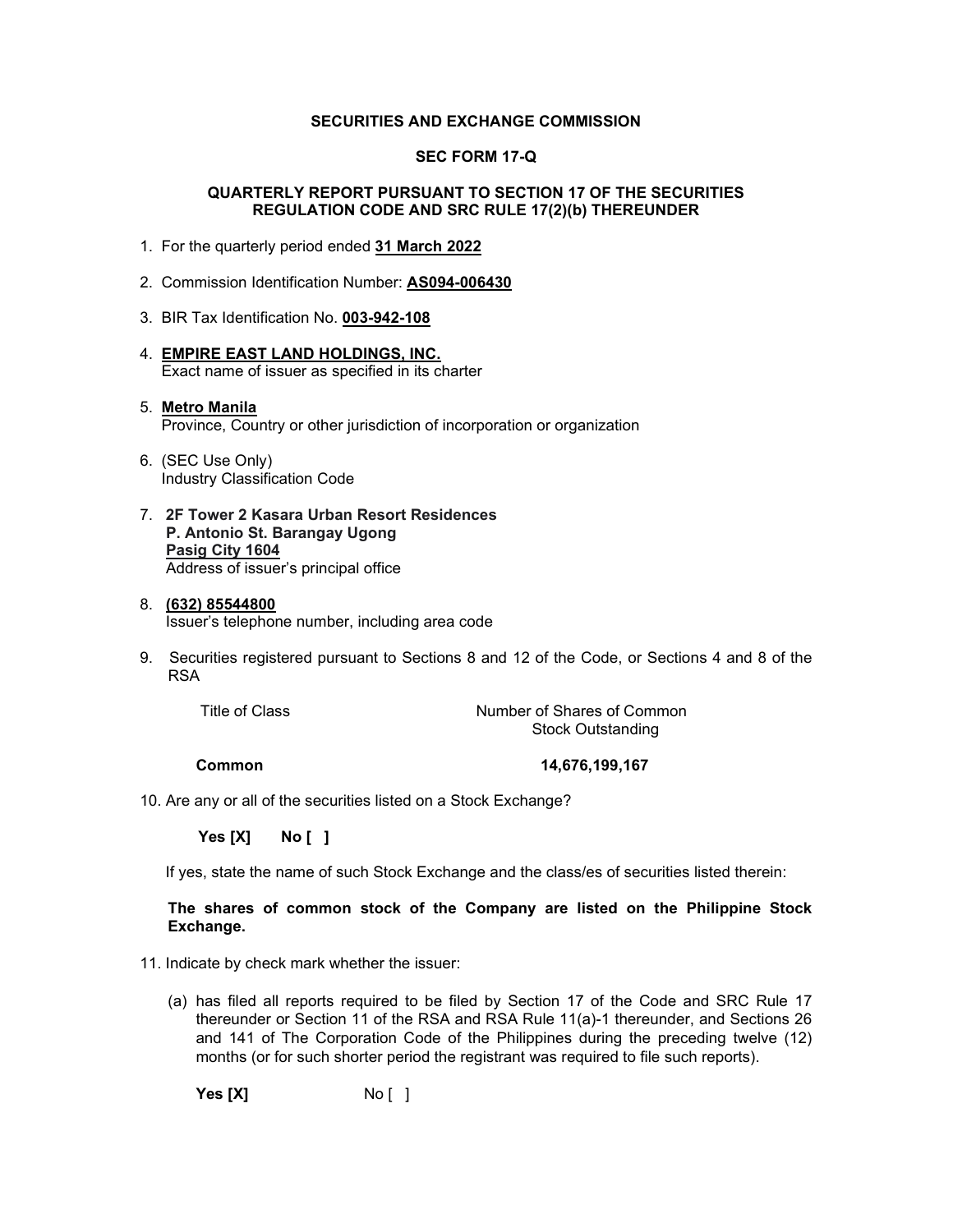(b) has been subject to such filing requirements for the past ninety (90) days.

**Yes [X]** No [ ]

#### **PART I - FINANCIAL INFORMATION**

Item 1. Financial Statements

Interim financial statements are attached as Exhibits 1 to 6 hereof and incorporated herein by reference:

- Exhibit 1 Consolidated Statements of Financial Position as of December 31, 2021 and March 31, 2022
- Exhibit 2 Consolidated Statements of Comprehensive Income as of March 31, 2021 and March 31, 2022
- Exhibit 3 Comparative Statements of Changes in Equity as of March 31, 2021 and March 31, 2022
- Exhibit 4 Comparative Consolidated Statements of Cash Flows as of March 31, 2021 and March 31, 2022
- Exhibit 5 Notes to Interim Financial Statements
- Exhibit 6 Management's Discussion and Analysis of Results of Operations and Financial **Condition**
- Item 2. Aging of Accounts Receivable as of March 31, 2022
- Please refer to Exhibit 7 hereof.
- Item 3. Schedule of Financial Soundness Indicators

Please refer to Exhibit 8 hereof.

### **PART II – OTHER INFORMATION**

The Company is not in possession of information which has not been previously reported in a report on SEC Form 17-C and with respect to which a report on SEC Form 17-C is required to be filed.

#### **SIGNATURE**

Pursuant to the requirements of the Securities Regulation Code, the issuer has duly caused this report to be signed on its behalf by the undersigned thereunto duly authorized.

#### **EMPIRE EAST LAND HOLDINGS, INC.**

Issuer

By:

 $31$ aues **EVELYN G. CACHO**

 Senior Vice President (Principal Financial Officer) and Duly Authorized Officer May 13, 2022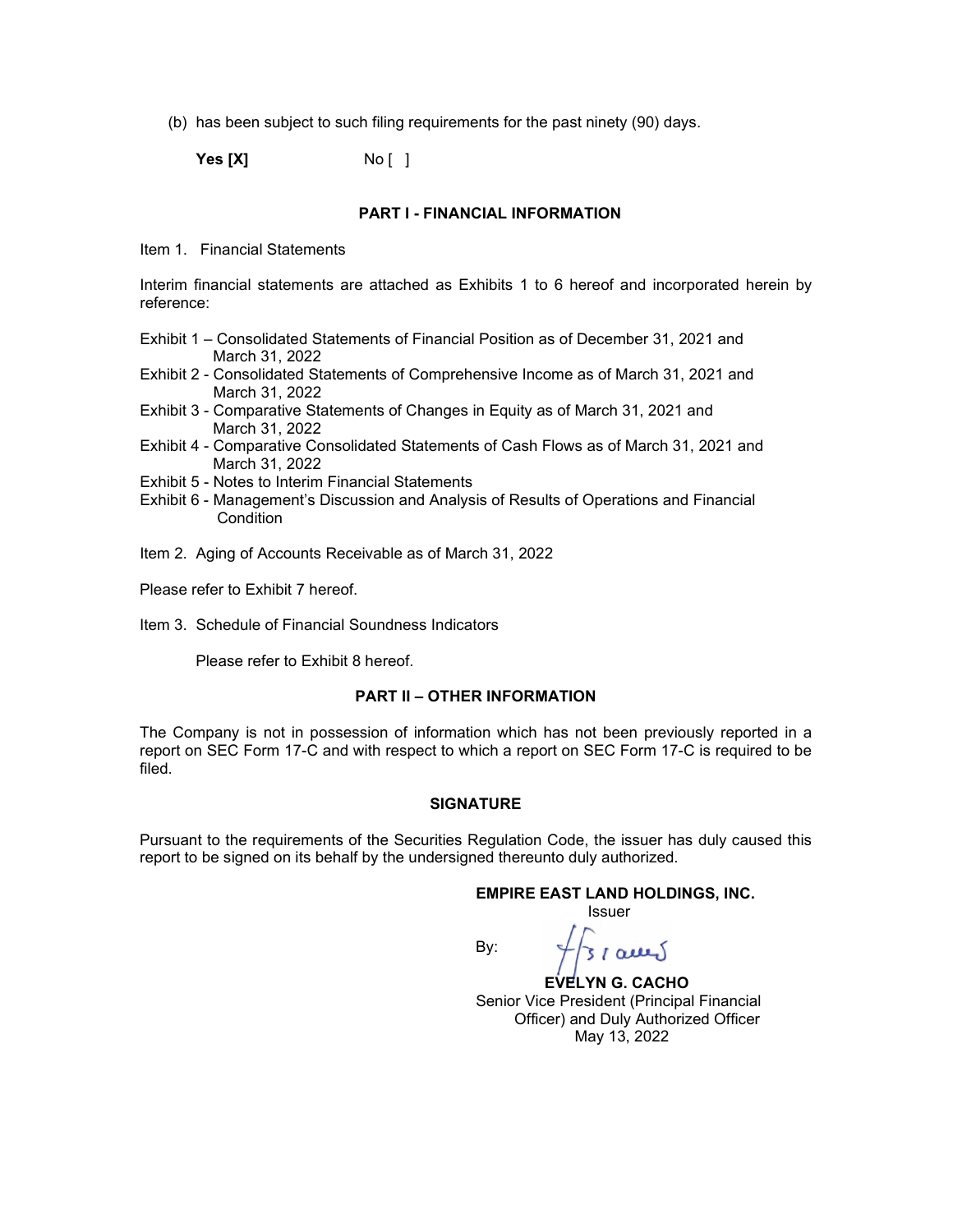# **EMPIRE EAST LAND HOLDINGS, INC. AND SUBSIDIARIES**

*(A Subsidiary of Megaworld Corporation)*

# **CONSOLIDATED STATEMENTS OF FINANCIAL POSITION**

**As at March 31, 2022 and December 31, 2021**

*(All amounts in thousands Philippine Peso)*

|                                             | Unaudited<br>31-Mar-22 |   | Audited<br>31-Dec-21 |
|---------------------------------------------|------------------------|---|----------------------|
| <u>ASSETS</u>                               |                        |   |                      |
| <b>CURRENT ASSETS</b>                       |                        |   |                      |
| Cash and cash equivalents                   | ${\bf P}$<br>3,323,118 | P | 3,389,416            |
| Trade and other receivables - net           | 8,714,735              |   | 8,369,704            |
| Contract assets                             | 1,846,864              |   | 1,758,023            |
| Advances to related parties                 | 4,852,127              |   | 4,747,776            |
| Real estate inventories                     | 21,310,098             |   | 21,711,434           |
| Prepayments and other current assets        | 883,517                |   | 806,698              |
| <b>Total Current Assets</b>                 | 40,930,459             |   | 40,783,051           |
| <b>NON-CURRENT ASSETS</b>                   |                        |   |                      |
| Trade and other receivables - net           | 2,490,429              |   | 2,371,549            |
| Contract assets                             | 263,093                |   | 294,926              |
| Financial asset at fair value through other |                        |   |                      |
| comprehensive income (FVOCI)                | 1,409,752              |   | 1,328,680            |
| Advances to landowners and joint ventures   | 240,985                |   | 237,419              |
| Investment in an associate                  | 277,722                |   | 279,556              |
| Property and equipment - net                | 139,968                |   | 144,934              |
| Intangible assets - net                     | 122,666                |   | 116,629              |
| Investment property - net                   | 635,763                |   | 643,120              |
| Other non-current assets                    | 5,191                  |   | 5,191                |
| <b>Total Non-current Assets</b>             | 5,585,569              |   | 5,422,004            |
| <b>TOTAL ASSETS</b>                         | P<br>46,516,028        | P | 46,205,055           |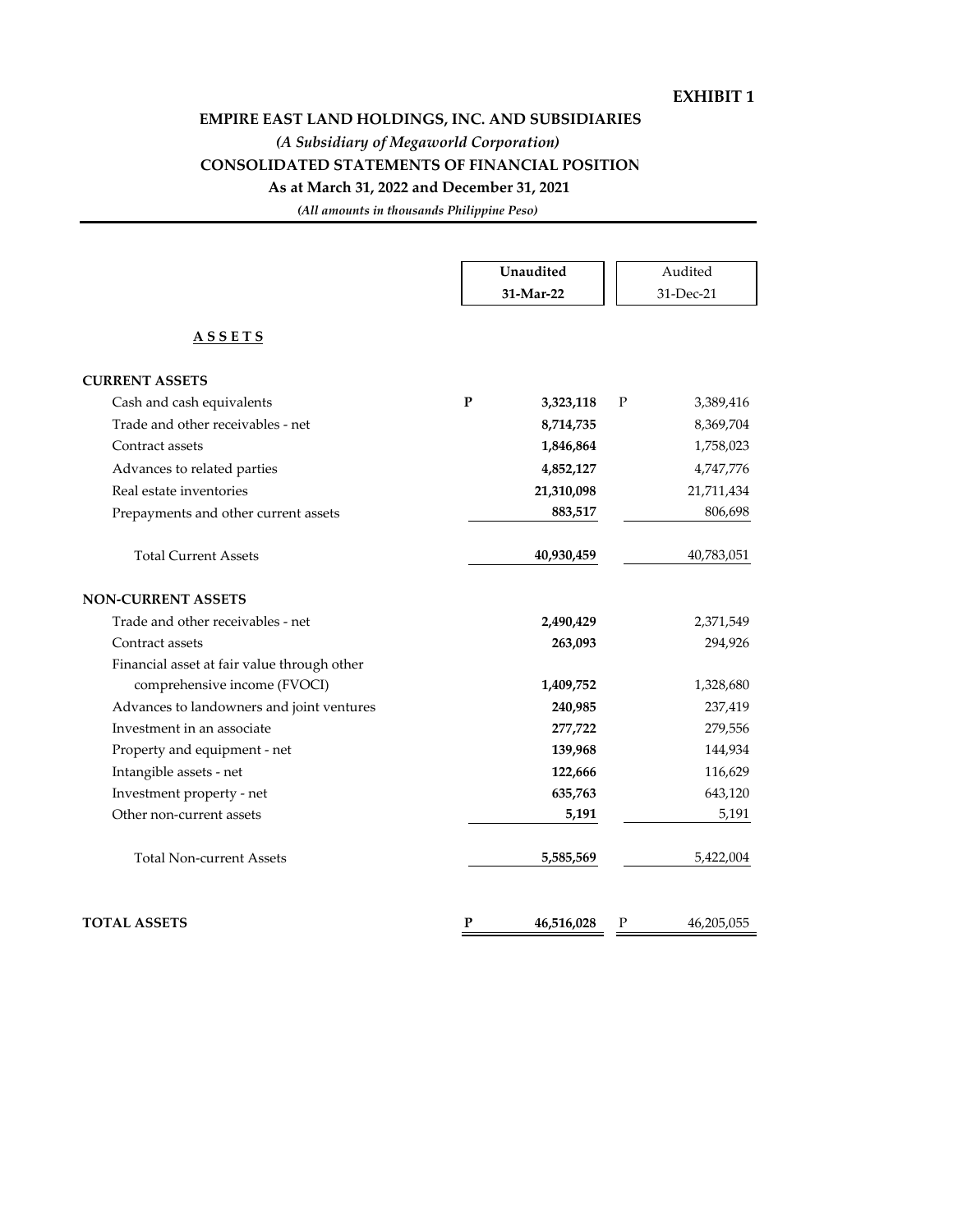|                                                      | Unaudited<br>31-Mar-22 |            |   |            |
|------------------------------------------------------|------------------------|------------|---|------------|
| <b>LIABILITIES AND EQUITY</b>                        |                        |            |   |            |
| <b>CURRENT LIABILITIES</b>                           |                        |            |   |            |
| Interest-bearing loans and borrowings                | ${\bf P}$              | 166,667    | P | 250,000    |
| Trade and other payables                             |                        | 1,924,787  |   | 1,821,485  |
| Customers' deposits                                  |                        | 4,416,051  |   | 4,460,629  |
| Advances from related parties                        |                        | 5,569,471  |   | 5,495,818  |
| Contract liabilities                                 |                        | 154,185    |   | 128,793    |
| Other current liabilities                            |                        | 809,933    |   | 888,813    |
| <b>Total Current Liabilities</b>                     |                        | 13,041,094 |   | 13,045,538 |
| <b>NON-CURRENT LIABILITIES</b>                       |                        |            |   |            |
| Interest-bearing loans and borrowings                |                        | 1,000,000  |   | 1,000,000  |
| Contract liabilities                                 |                        | 143,285    |   | 151,777    |
| Retirement benefit obligation                        |                        | 138,538    |   | 136,640    |
| Deferred tax liabilities - net                       |                        | 1,940,189  |   | 1,877,969  |
| <b>Total Non-current Liabilities</b>                 |                        | 3,222,012  |   | 3,166,386  |
| <b>Total Liabilities</b>                             |                        | 16,263,106 |   | 16,211,924 |
| <b>EQUITY</b>                                        |                        |            |   |            |
| Equity attributable to Parent Company's shareholders |                        | 27,455,372 |   | 27,196,176 |
| Non-controlling interest                             |                        | 2,797,550  |   | 2,796,955  |
| <b>Total Equity</b>                                  |                        | 30,252,922 |   | 29,993,131 |
| <b>TOTAL LIABILITIES AND EQUITY</b>                  | P                      | 46,516,028 | Ρ | 46,205,055 |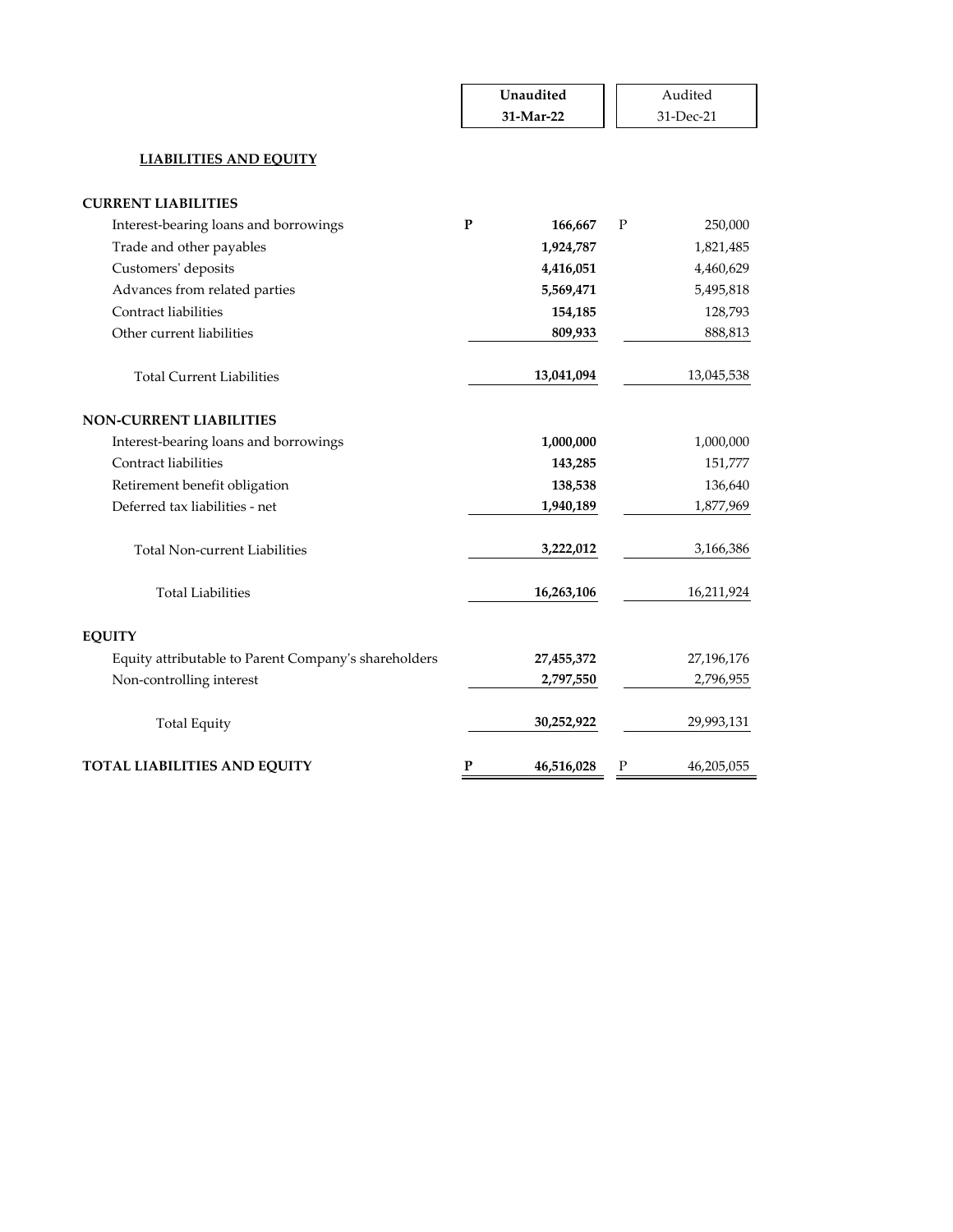## **EMPIRE EAST LAND HOLDINGS, INC. AND SUBSIDIARIES** *(A Subsidiary of Megaworld Corporation)* **CONSOLIDATED STATEMENTS OF COMPREHENSIVE INCOME For each of the three months ended March 31, 2022 and 2021** *(All amounts in thousand Philippine Peso, except earnings per share)*

|                                                    | Unaudited       | Unaudited       |
|----------------------------------------------------|-----------------|-----------------|
|                                                    | Jan to Mar 2022 | Jan to Mar 2021 |
|                                                    |                 |                 |
| <b>REVENUES</b><br>Real estate sales               | P<br>1,086,935  | P<br>1,035,180  |
| Finance income                                     | 69,276          | 46,948          |
| Commissions and other income                       | 61,379          | 58,513          |
|                                                    |                 |                 |
|                                                    | 1,217,590       | 1,140,641       |
| <b>COST AND EXPENSES</b>                           |                 |                 |
| Cost of real estate sales                          | 632,903         | 470,392         |
| Finance costs                                      | 82,470          | 77,259          |
| Equity share in net losses of an associate         | 1,834           | 2,681           |
| Operating expenses                                 | 258,908         | 300,849         |
| Income taxes                                       | 62,755          | 75,570          |
|                                                    | 1,038,870       | 926,751         |
| <b>NET PROFIT</b>                                  | 178,720         | 213,890         |
| OTHER COMPREHENSIVE INCOME                         |                 |                 |
| Fair value gains on financial assets at FVOCI      | 81,072          | 4,504           |
| TOTAL COMPREHENSIVE INCOME                         | P<br>259,792    | Ρ<br>218,394    |
| Net profit attributable to:                        |                 |                 |
| Parent Company's shareholders                      | 178,125         | 219,195         |
| Non-controlling interest                           | 595             | (5,305)         |
|                                                    | 178,720         | 213,890         |
| Total comprehensive income (loss) attributable to: |                 |                 |
| Parent Company's shareholders                      | 259,197         | 223,699         |
| Non-controlling interest                           | 595             | (5,305)         |
|                                                    | 259,792         | 218,394         |
| <b>Earnings Per Share</b>                          |                 |                 |
| Basic                                              | 0.0121          | 0.0149          |
| Diluted                                            | 0.0121          | 0.0149          |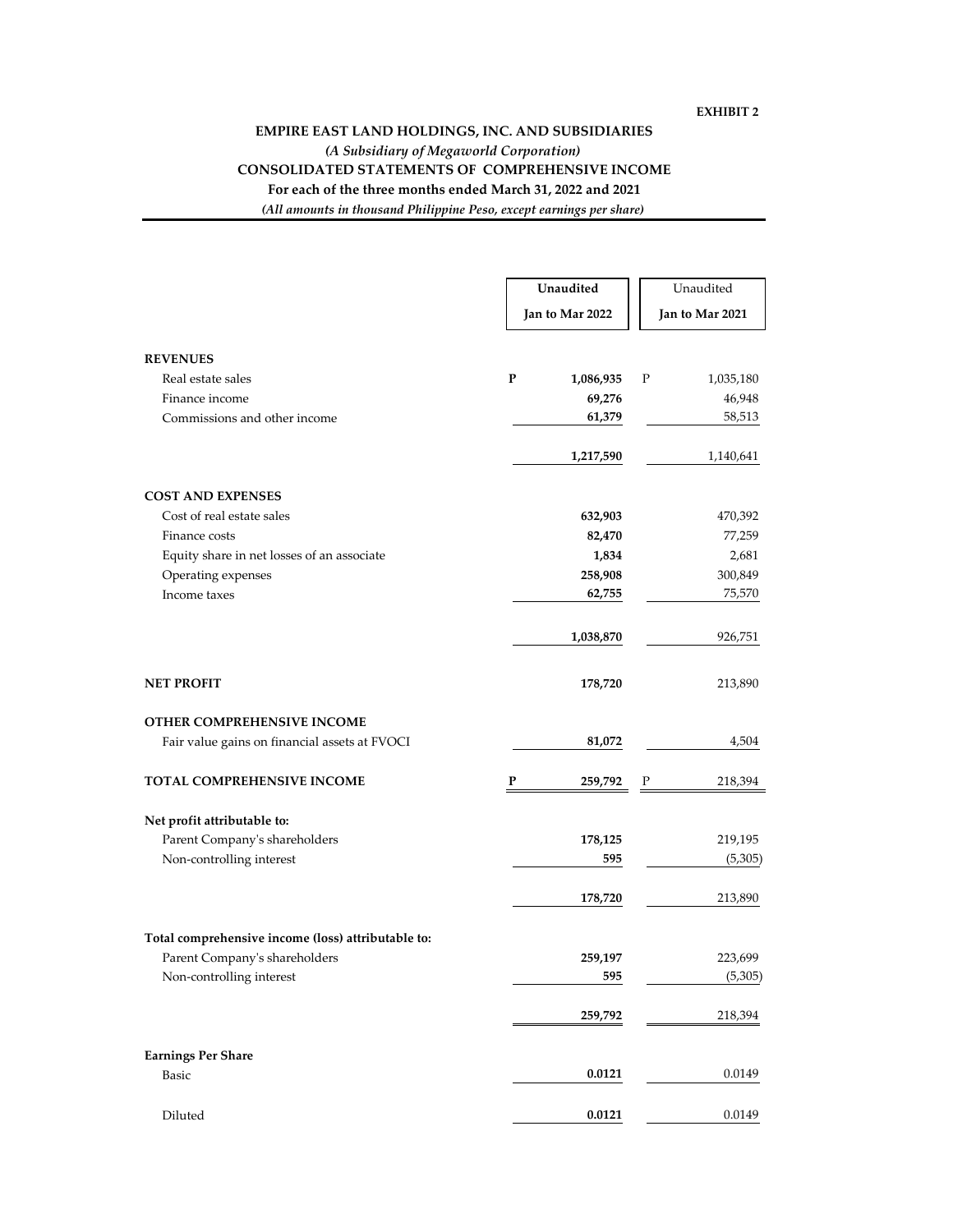# **EMPIRE EAST LAND HOLDINGS, INC. AND SUBSIDIARIES** *(A Subsidiary of Megaworld Corporation)* **CONSOLIDATED STATEMENTS OF CHANGES IN EQUITY For each of the three months ended March 31, 2022 and 2021** *(All amounts in thousands Philippine Peso)*

|                                                                                                                                  | Unaudited<br>Jan to Mar 2022 |           |            | Unaudited | Jan to Mar 2021 |            |
|----------------------------------------------------------------------------------------------------------------------------------|------------------------------|-----------|------------|-----------|-----------------|------------|
| <b>CAPITAL STOCK</b>                                                                                                             |                              | ${\bf P}$ | 14,803,455 |           | P               | 14,803,455 |
| <b>ADDITIONAL PAID-IN CAPITAL</b>                                                                                                |                              |           | 4,307,888  |           |                 | 4,307,888  |
| <b>TREASURY SHARES</b>                                                                                                           |                              |           | (102, 107) |           |                 | (102, 107) |
| <b>REVALUATION RESERVES</b><br>Balance at beginning of period<br>Net unrealized fair value gains on<br>financial assets at FVOCI | 650,475                      |           |            | 475,161   |                 |            |
| Balance at end of period                                                                                                         | 81,072                       |           | 731,547    | 4,504     |                 | 479,665    |
| <b>OTHER RESERVES</b>                                                                                                            |                              |           | (292, 118) |           |                 | (292, 118) |
| <b>RETAINED EARNINGS</b>                                                                                                         |                              |           | 8,006,707  |           |                 | 7,242,235  |
| NON-CONTROLLING INTEREST                                                                                                         |                              |           | 2,797,550  |           |                 | 2,800,326  |
| <b>TOTAL EQUITY</b>                                                                                                              |                              | P         | 30,252,922 |           | P               | 29,239,344 |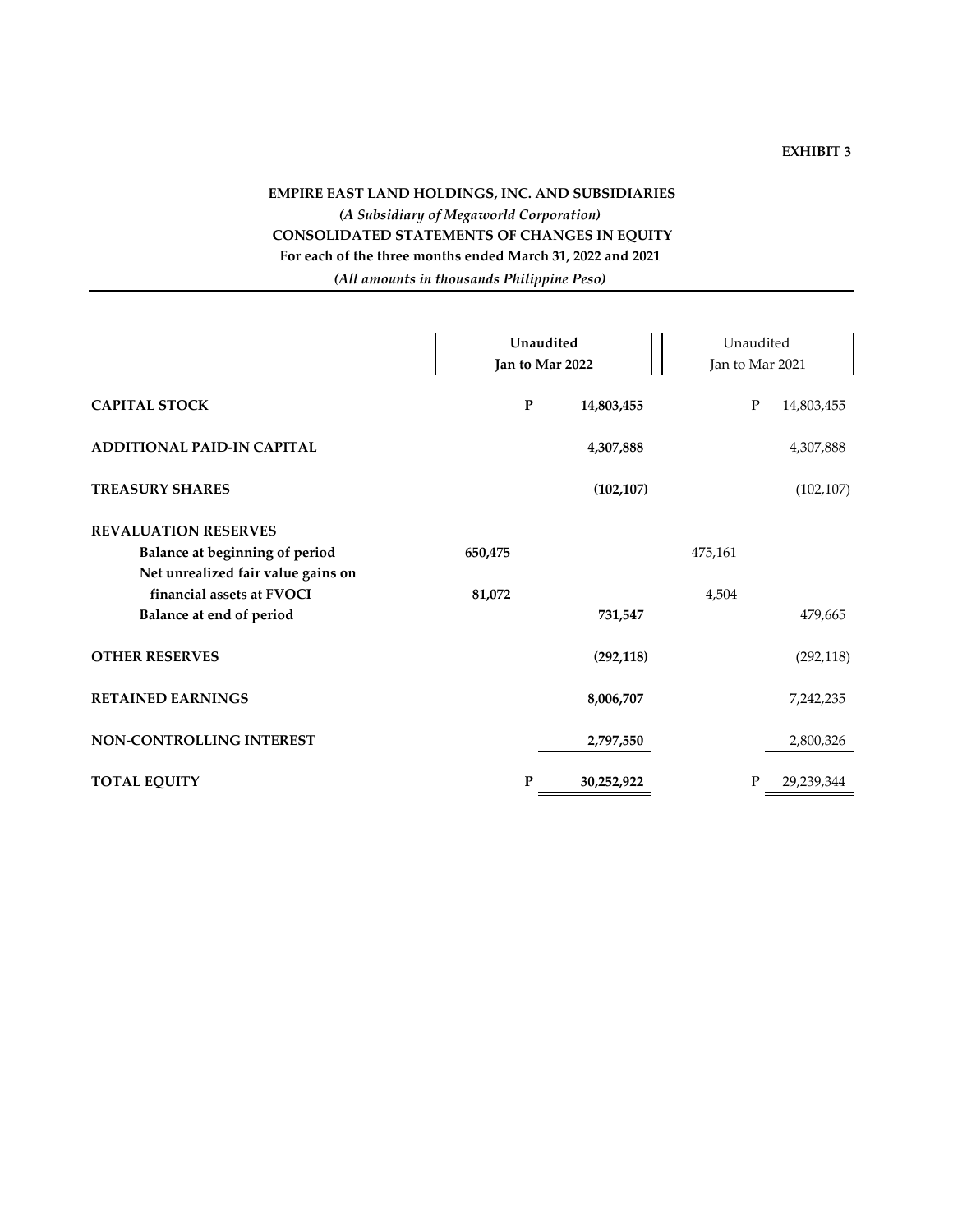# **EMPIRE EAST LAND HOLDINGS, INC. AND SUBSIDIARIES**

*(A Subsidiary of Megaworld Corporation)*

**CONSOLIDATED STATEMENTS OF CASH FLOWS**

**For each of the three months ended March 31, 2022 and 2021**

*(All amounts in thousands Philippine Peso)*

|                                                                                                    |   | Unaudited<br>31-Mar-22 |             | Unaudited<br>31-Mar-21 |
|----------------------------------------------------------------------------------------------------|---|------------------------|-------------|------------------------|
| <b>CASH FLOWS FROM OPERATING ACTIVITIES</b>                                                        |   |                        |             |                        |
| Income before tax                                                                                  | P | 241,475                | $\mathbf P$ | 289,460                |
| Adjustments for:                                                                                   |   |                        |             |                        |
| Depreciation and amortization                                                                      |   | 13,691                 |             | 25,374                 |
| Finance costs                                                                                      |   | 82,470                 |             | 77,259                 |
| Finance income                                                                                     |   | (69, 276)              |             | (46,948)               |
| Equity in net loss of an associate                                                                 |   | 1,834                  |             | 2,681                  |
| Operating income before working capital changes<br>Net changes in operating assets and liabilities |   | 270,194                |             | 347,826                |
| Decrease/(Increase) in current and non-current assets                                              |   | (248, 446)             |             | 223,282                |
| Increase/(Decrease) in current and non-current liabilities                                         |   | 3,431                  |             | (284, 877)             |
| Cash from operations                                                                               |   | 25,179                 |             | 286,231                |
| Interest received                                                                                  |   | 10,929                 |             | 5,218                  |
| Cash paid for income taxes                                                                         |   | (536)                  |             | (167)                  |
| Net Cash From Operating Activities                                                                 |   | 35,572                 |             | 291,282                |
| CASH FLOWS USED IN INVESTING ACTIVITIES                                                            |   | (4,932)                |             | (796)                  |
| CASH FLOWS FROM (USED) IN FINANCING ACTIVITIES                                                     |   | (96, 938)              |             | 310,079                |
| NET INCREASE IN CASH AND                                                                           |   |                        |             |                        |
| <b>CASH EQUIVALENTS</b>                                                                            |   | (66, 298)              |             | 600,565                |
| <b>CASH AND CASH EQUIVALENTS</b>                                                                   |   |                        |             |                        |
| <b>AT BEGINNING OF PERIOD</b>                                                                      |   | 3,389,416              |             | 2,129,721              |
| <b>CASH AND CASH EQUIVALENTS</b>                                                                   |   |                        |             |                        |
| <b>AT END OF PERIOD</b>                                                                            | P | 3,323,118              | P           | 2,730,286              |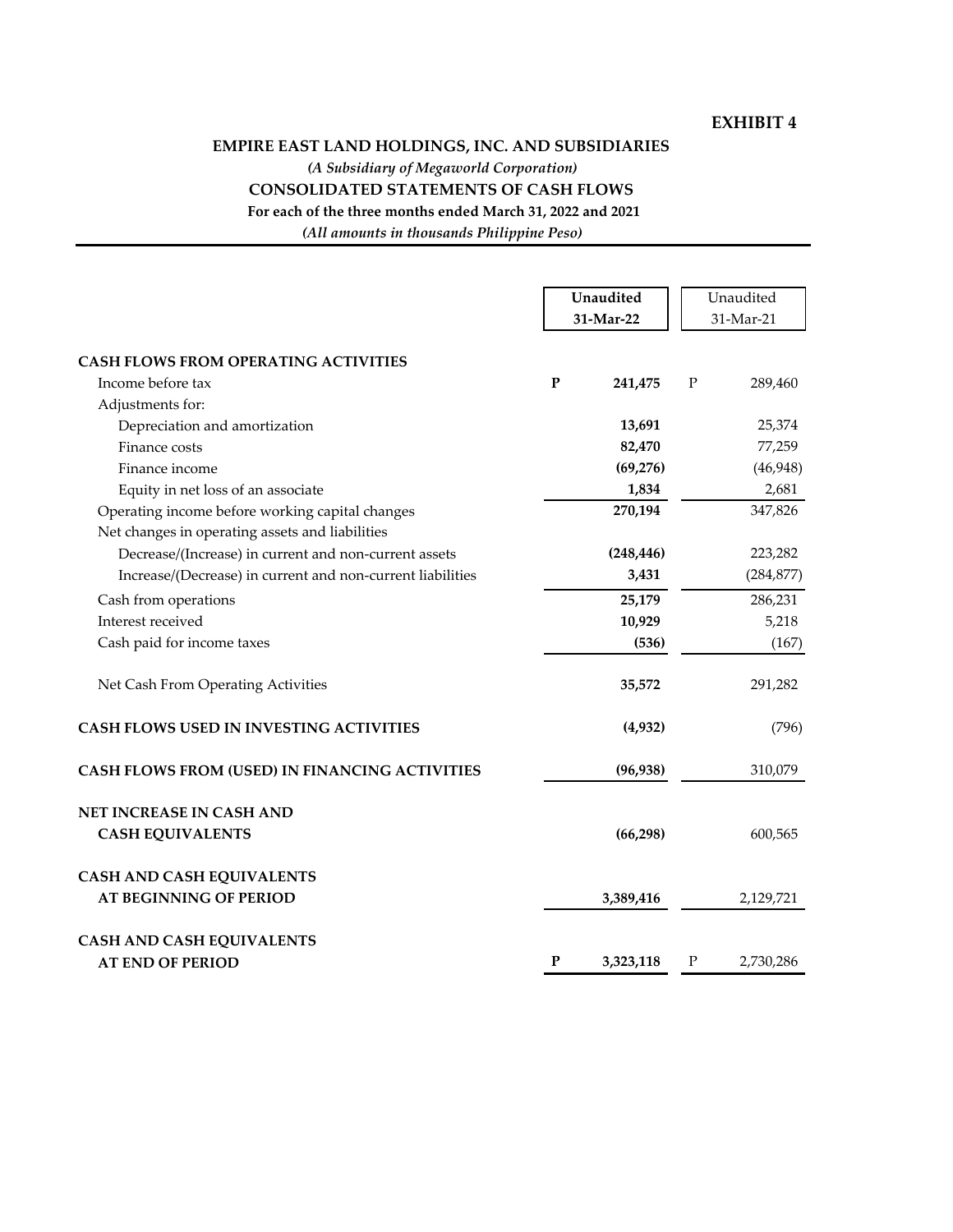### **EMPIRE EAST LAND HOLDINGS, INC. AND SUBSIDIARIES (A Subsidiary of Megaworld Corporation) NOTES TO INTERIM CONSOLIDATED FINANCIAL STATEMENTS FOR THE THREE MONTHS ENDED MARCH 31, 2022 AND 2021 (UNAUDITED) (Amounts in Philippine Pesos)**

#### **1. CORPORATE INFORMATION**

Empire East Land Holdings, Inc. (the Company) was incorporated in the Philippines and registered with the Securities and Exchange Commission (SEC) on July 15, 1994, primarily to engage in the business of real estate development, mass community housing, townhouses and row houses development. The Company is presently engaged in the development and marketing of mid-cost housing projects in the form of condominium communities, subdivision lots and house and lot packages, and commercial units to a limited extent. The Company also leases out commercial and industrial properties.

 The shares of common stock of the Company are listed at the Philippine Stock Exchange (PSE).

#### **1.1 Composition of the Group**

As of March 31, 2022 the Company holds ownership interests in the following entities:

| <b>Explanatory Notes</b> | <b>Percentage of Ownership</b> |
|--------------------------|--------------------------------|
|                          |                                |
| (a)                      | $100\%$                        |
| (b)                      | $100\%$                        |
| (b)                      | $100\%$                        |
| (c)                      | $100\%$                        |
| (d)                      | $100\%$                        |
| (e)                      | 72.50%                         |
| (b)                      | 60%                            |
| (f)                      | 40%                            |
|                          |                                |
|                          |                                |
| (b)                      | 47%                            |
|                          |                                |

#### Explanatory Notes:

(a) Subsidiary incorporated to market real estate properties of the Group and other related parties.

- (b) Subsidiaries/associate incorporated in prior years but have not yet started commercial operations as of March 31, 2022.
- (c) Subsidiary incorporated in prior year but ceased its operations as a marketing arm of real estate properties in 2014.
- (d) Subsidiary acquired in 2015 which is yet to resume its operations, which is primarily to manufacture, distribute, and buy and sell wearing apparel and its accessories such as zipper, buttons, etc.
- (e) Subsidiary primarily engaged in operating a school for primary and secondary education.
- (f) Subsidiary of the Company starting 2018 when the Company obtained de facto control over the entity and was accounted for under the pooling-of-interest method (see Note 1.2).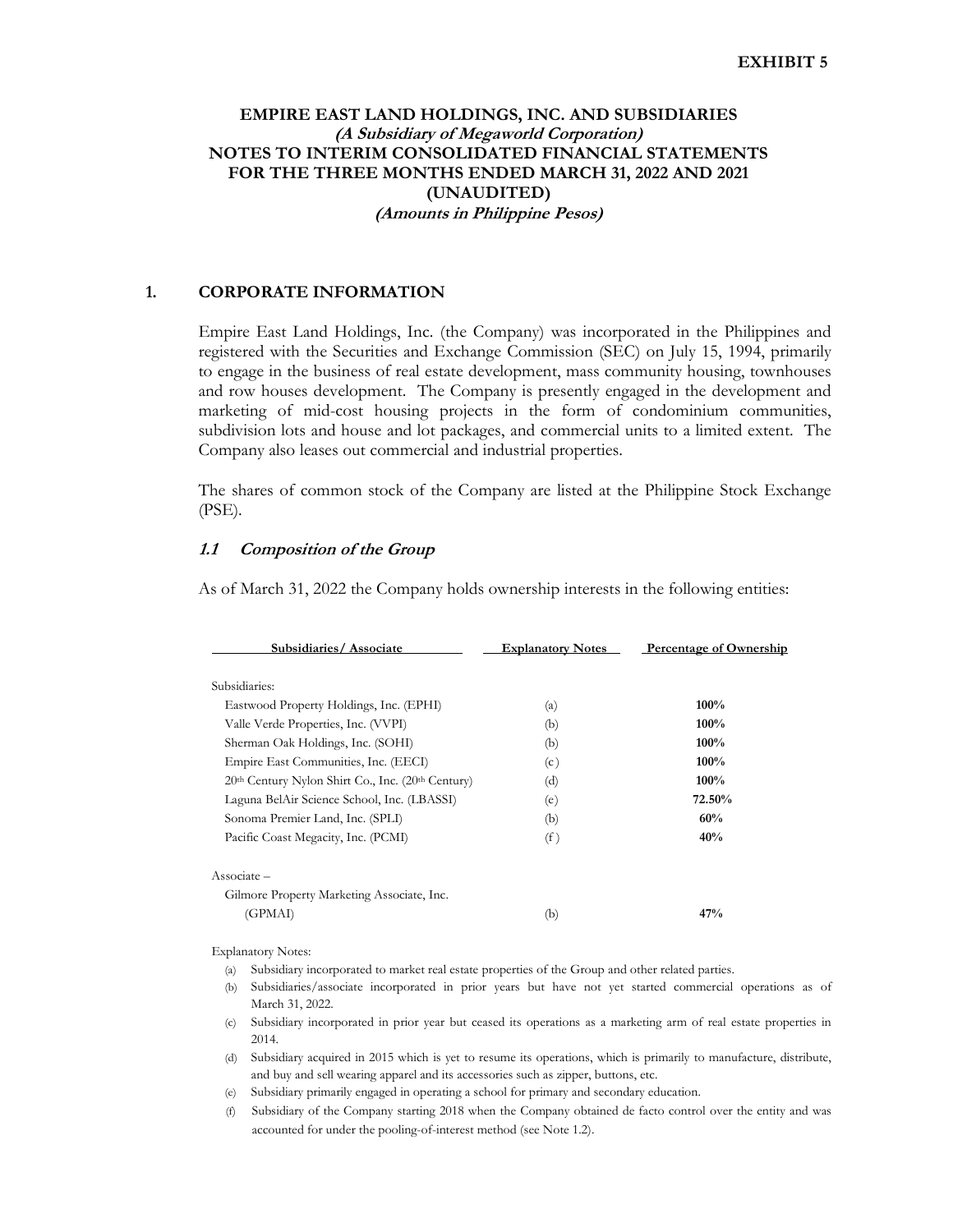The registered office address, which is also the place of operations, of the Company's subsidiaries and associates, except for EPHI, LBASSI,  $20<sup>th</sup>$  Century and PCMI, is located at 12<sup>th</sup> Floor, Alliance Global Tower, 36<sup>th</sup> Street corner 11<sup>th</sup> Avenue, Uptown Bonifacio, Taguig City. Below is the summary of the registered office address of the other subsidiaries, which is also the place of their operation.

- *(a)* EPHI #188 EC Information Center, E. Rodriguez Jr. Ave., Eastwood CyberPark City, Bagumbayan, Quezon City
- *(b)* LBASSI Brgy. Don Jose, Sta. Rosa, Laguna
- $(c)$  20<sup>th</sup> Century 632 Shaw Blvd. Highway Hills, Mandaluyong City
- *(d)* PCMI 7th Floor, 1880 Building Eastwood City E. Rodriguez Jr. Ave. Bagumbayan, Quezon City

In prior years, the Company increased its ownership interest in VVPI and LBASSI, resulting in 100% and 73% ownership interest, respectively, over the respective subsidiaries. This resulted in the recognition of goodwill which amounted to P78.3 million as of March 31, 2022 and 2021, and shown as part of Intangible Assets – net account in the interim consolidated statements of financial position.

In 2015, the Company invested in PCMI amounting to P877.8 million in exchange for 750,000,000 shares, representing 20% ownership interest in the said company. In 2018, the Company has obtained de facto control over PCMI; hence, the investment is accounted for as an investment in a subsidiary. Further, in 2019, the Company obtained additional shares of PCMI, increasing its ownership interest to 40%.

Megaworld Corporation (Megaworld or parent company) is the parent company of Empire East Land Holdings, Inc. and subsidiaries (the Group). Megaworld is presently engaged in property-related activities, such as, project design, construction and property management. Megaworld is 68.56% owned by Alliance Global Group, Inc. (AGI), the Company's ultimate parent company. AGI is a holding company with diversified investments in food and beverage, real estate, tourism-entertainment and gaming and quick service restaurant businesses. The shares of common stock of both Megaworld and AGI are also listed at the PSE.

On April 26, 2021, the Board of Directors (BOD) had approved the change of the Company's registered office and principal place of business from 12th Floor of Alliance Global Tower, 36th Street corner 11th Avenue, Uptown Bonifacio, Taguig City to 2nd Floor of Kasara Urban Resort Residences Tower 2, P. Antonio St., Barangay Ugong, Pasig City. The amendment was approved by the SEC on September 6, 2021. The related approval from the Bureau of Internal Revenue was obtained on November 10, 2021.

Megaworld's registered office address is located on 30th Floor, Alliance Global Tower, 36th Street cor. 11th Avenue, Uptown Bonifacio, Taguig City. AGI's registered office is located at 7th Floor, 1880 Eastwood Avenue, Eastwood City CyberPark, 188 E. Rodriquez Jr. Avenue, Bagumbayan, Quezon City. These entities' registered office addresses are also their respective principal places of business.

#### **1.2** *Continuing Impact of COVID-19 Pandemic on the Group's Business*

The Corona virus disease (COVID-19) pandemic started to become widespread in the Philippines in early March 2020 and its impact has been continuing until the date of the approval of these consolidated financial statements. The measures taken by the government to contain the virus have affected economic conditions and the Group's business operations.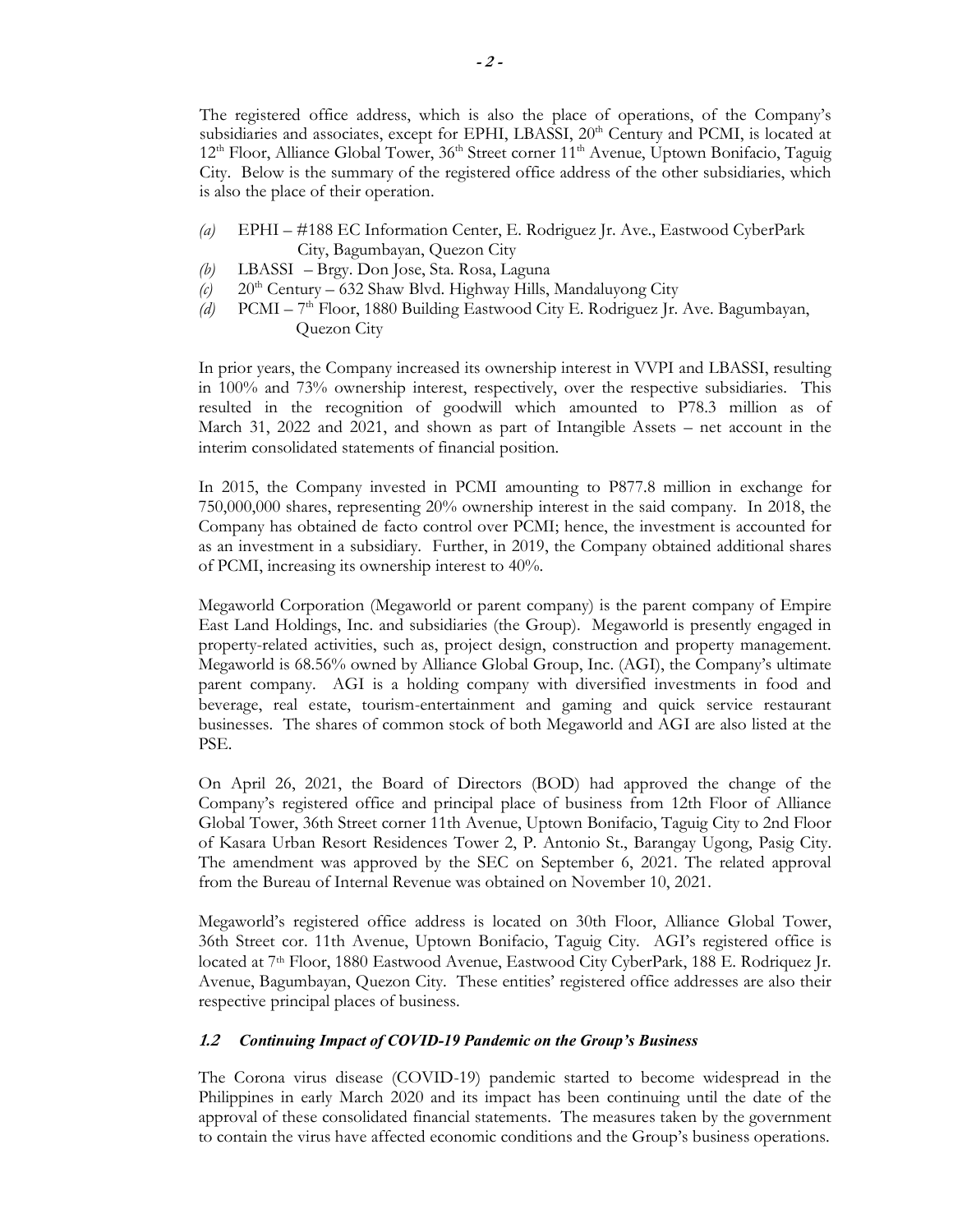In 2022 and 2021, the Group has taken the following measures to mitigate the adverse effects of the COVID-19 pandemic to the Group's business.

- implemented flexible and remote working arrangements for employees;
- negotiated for longer payment terms from suppliers and implemented cost-savings measures such as relocation of certain offices to Company-owned properties to manage the Group's cash flows;
- additional administrative expenses were incurred to ensure the health and safety of its employees and customers such as the frequent disinfection of facilities and COVID-19 testing for employees reporting to the offices;
- deferred scheduled price increases, offered discounts and flexible payment terms combinations to accommodate more buyers;
- implemented transmutation to online selling with the use of virtual platforms and video materials for project walkthroughs and condo tours for client presentations, and a fully digitized reservation process;
- launched a digital payment platform to enable customers to pay online;

.

- obtained lower-cost funding through bank financing to support its business operations, such as financing capital expenditures and refinancing of loans, and maintaining its cash preservation objective; and,
- under took an intensive vaccination program to protect the employees and eligible dependents against COVID-19.

Management will continue to take actions to continually improve the operations as the need arises. The management projects that the Group would continue to report positive results of operations and would remain liquid to meet the current obligation as it falls due. Accordingly, management has not determined material uncertainty that may cast significant doubt on the Group's ability to continue as a going concern.

### **2. BASIS OF PREPARATION OF INTERIM CONSOLIDATED FINANCIAL STATEMENTS**

These interim consolidated financial statements of the Group for the three months ended March 31, 2022 and 2021 have been prepared in accordance with Philippine Accounting Standard (PAS) 24: Interim Financial Reporting. They do not include all the information and disclosures required in the annual consolidated financial statements and should be read in conjunction with the annual consolidated financial statements of the Group as at and for the year ended December 31, 2021.

The preparation of interim consolidated financial statements in accordance with Philippine Financial Reporting Standards (PFRS) requires management to make judgments, estimates and assumptions that affect the application of policies and reported amounts of assets and liabilities, income and expenses. Although these estimates are based on management's best knowledge of current events and actions, actual results may ultimately differ from those estimates.

These interim consolidated financial statements are presented in Philippine pesos, the functional and presentation currency of the Group, and all values represent absolute amounts except when otherwise indicated.

Items included in the interim consolidated financial statements of the Group are measured using the Group's functional currency. Functional currency is the currency of the primary economic environment in which the Group operates.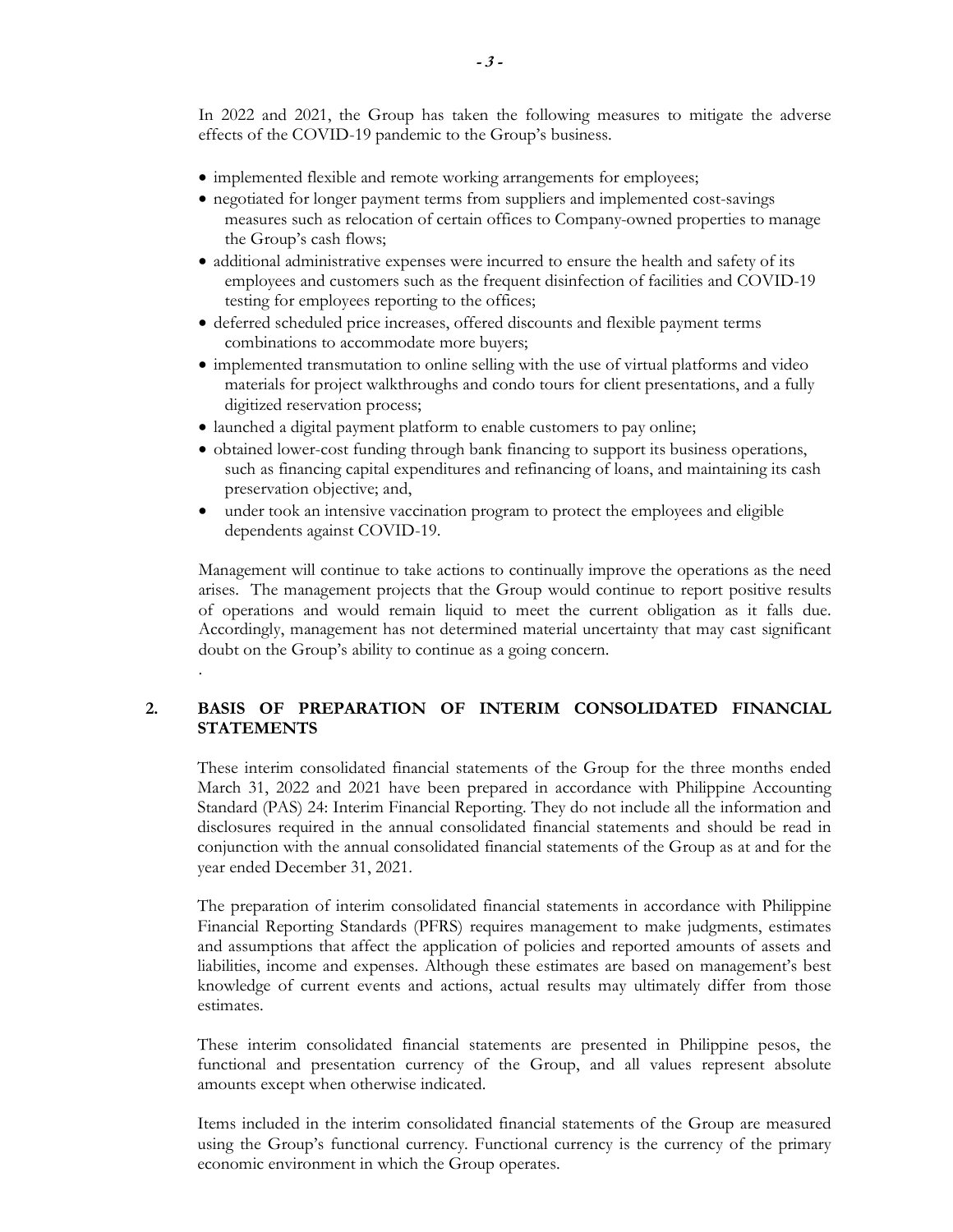#### **3. SIGNIFICANT ACCOUNTING JUDGMENTS AND ESTIMATES**

The preparation of the Group's interim consolidated financial statements in accordance with PFRS requires management to make judgments and estimates that affect amounts reported in the interim consolidated financial statements and related notes. Judgments and estimates are continually evaluated and are based on historical experience and other factors, including expectations of future events that are believed to be reasonable under the circumstances. Actual results may ultimately vary from these estimates.

### **3.1 Critical Judgments in Applying Accounting Policies**

In the process of applying the Group's accounting policies, management has made the judgments mentioned below and in the succeeding pages, apart from those involving estimation, which has the most significant effect on the amounts recognized in the interim consolidated financial statements:

### *(a) Evaluation of Timing of Satisfaction of Performance Obligations*

*(i) Real Estate Sales* 

The Group exercises significant judgment in determining whether each performance obligation to develop properties promised in its contracts with customers is satisfied over time or at a point in time. In making this judgment, the Group considers the factors enumerated below.

- any asset created or enhanced as the Group performs;
- the ability of the customer to control such asset as it is being created or enhanced;
- the timing of receipt and consumption of benefits by the customer; and,
- the Group's enforceable right for payment for performance completed to date.

The Group determines that its performance obligation for pre-completed real estate inventories is satisfied over time, while its performance obligation for completed real estate inventories is satisfied at a point in time, since it does not have an alternative use of the specific property sold as it is precluded by its contract from redirecting the use of the property for a different purpose. Further, the Group has rights over payment for development completed to date as the Group can choose to complete the development and enforce its rights to full payment under its contracts even if the customer defaults on amortization payments.

#### *(ii) Marketing, Management Fees and Commission*

The Group determines that its revenue from marketing, management fees and commission shall be recognized over time. In making its judgment, the Group considers the timing of receipt and consumption of benefits provided by the Group to the customers. The Group applies the practical expedient to recognize revenue at the amount to which it has a right to invoice, which corresponds directly to the value to the customer of the entity's performance completed to date i.e., generally when the customer has acknowledged the Group's right to invoice.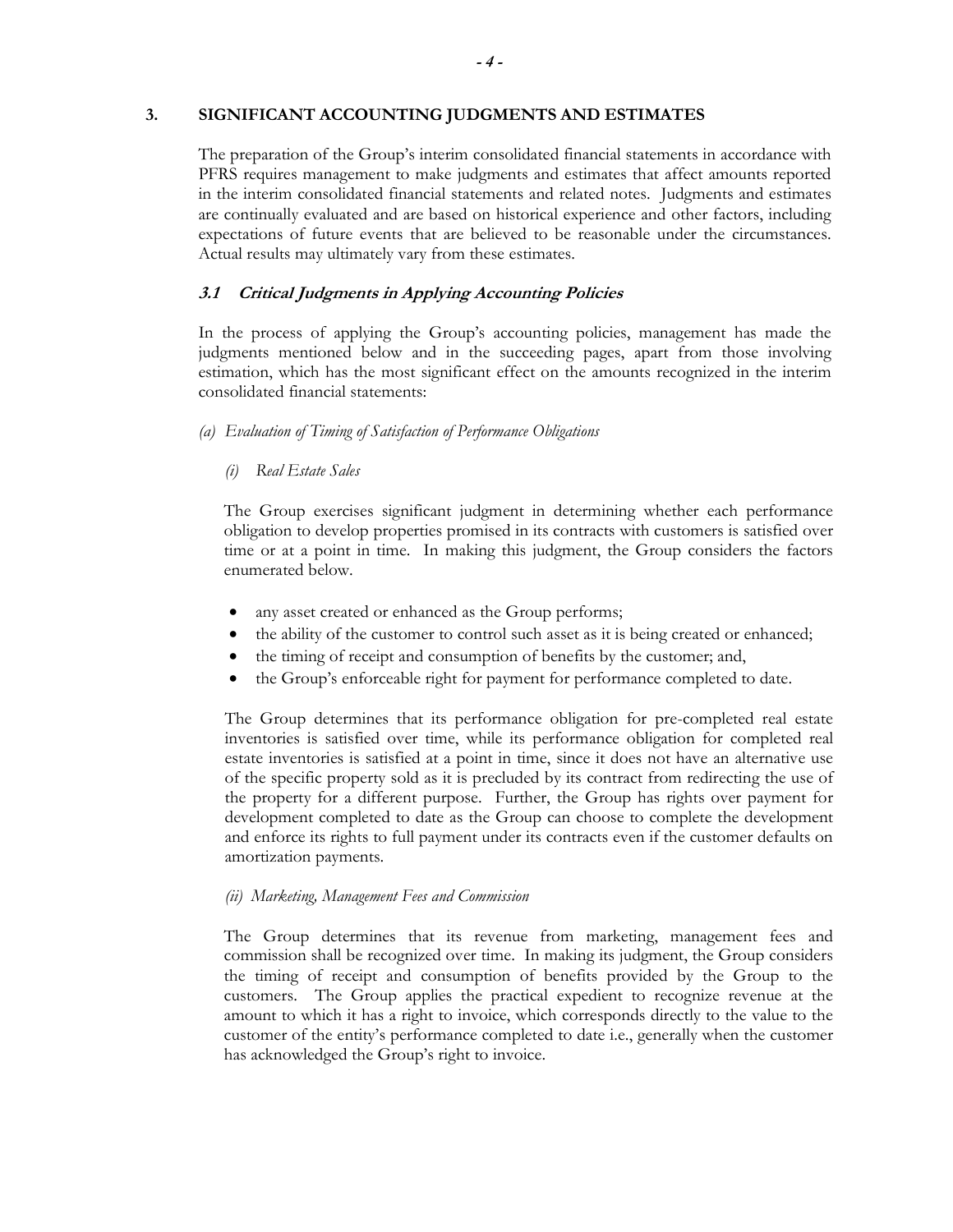#### *(iii) Tuition fees*

The Group determines that its revenue from tuition fees shall be recognized over time. In making its judgment, the Group considers the timing of receipt and consumption of benefits provided by the Group to the counterparties. The Group renders services without the need for reperformance of other companies. This demonstrates that the counterparties simultaneously receive and consume the benefits of the Group's rendering of services as it performs.

#### *(b) Estimation of Collection Threshold for Revenue Recognition*

The Group uses judgment in evaluating the probability of collection of contract price on real estate sales as a criterion for revenue recognition. The Group uses historical payment pattern of customers in establishing a percentage of collection threshold over which the Group determines that collection of total contract price is reasonably assured.

#### *(c) Determination of Expected Credit Losses (ECL) on Trade and Other Receivables, Contract Assets and Advances to Related Parties*

The Group uses a provision matrix to calculate ECL for trade receivables, contract assets and other receivables. The provision rates are based on days past due for groups of various customer segments that have similar loss patterns (i.e., by geography, product type, customer type, and coverage by letters of credit and other forms of credit insurance).

The provision matrix is based on the Group's historical observed default rates. The Group's management intends to regularly calibrate (i.e., on an annual basis) the matrix to consider the historical credit loss experience with forward-looking information (i.e., forecast economic conditions).

With respect to advances to related parties and other related party receivables, the Group uses the liquidity approach as the receivables are collectible on demand.

Details about the ECL on the Group's trade and other receivables, contract assets and advances to related parties are disclosed in Notes 9.2.

#### *(d) Distinction Among Investment Property and Owner-managed Properties*

The Group determines whether a property qualifies as investment property or property and equipment. In making its judgment, the Group considers whether the property generates cash flows largely independent of the other assets held by an entity. Owner-occupied properties generate cash flows that are attributable not only to the property but also to other assets used in the production or supply process while land held for future development are properties intended solely for future development and sale.

Some properties comprise a portion that is held to earn rental or for capital appreciation and another portion that is held for administrative purposes. If these portions can be sold separately (or leased out separately under finance lease), the Group accounts for the portions separately. If the portions cannot be sold separately, the property is accounted for as investment property only if an insignificant portion is held for administrative purposes. Judgment is applied in determining whether ancillary services are so significant that a property does not qualify as investment property. The Group considers each property separately in making its judgment.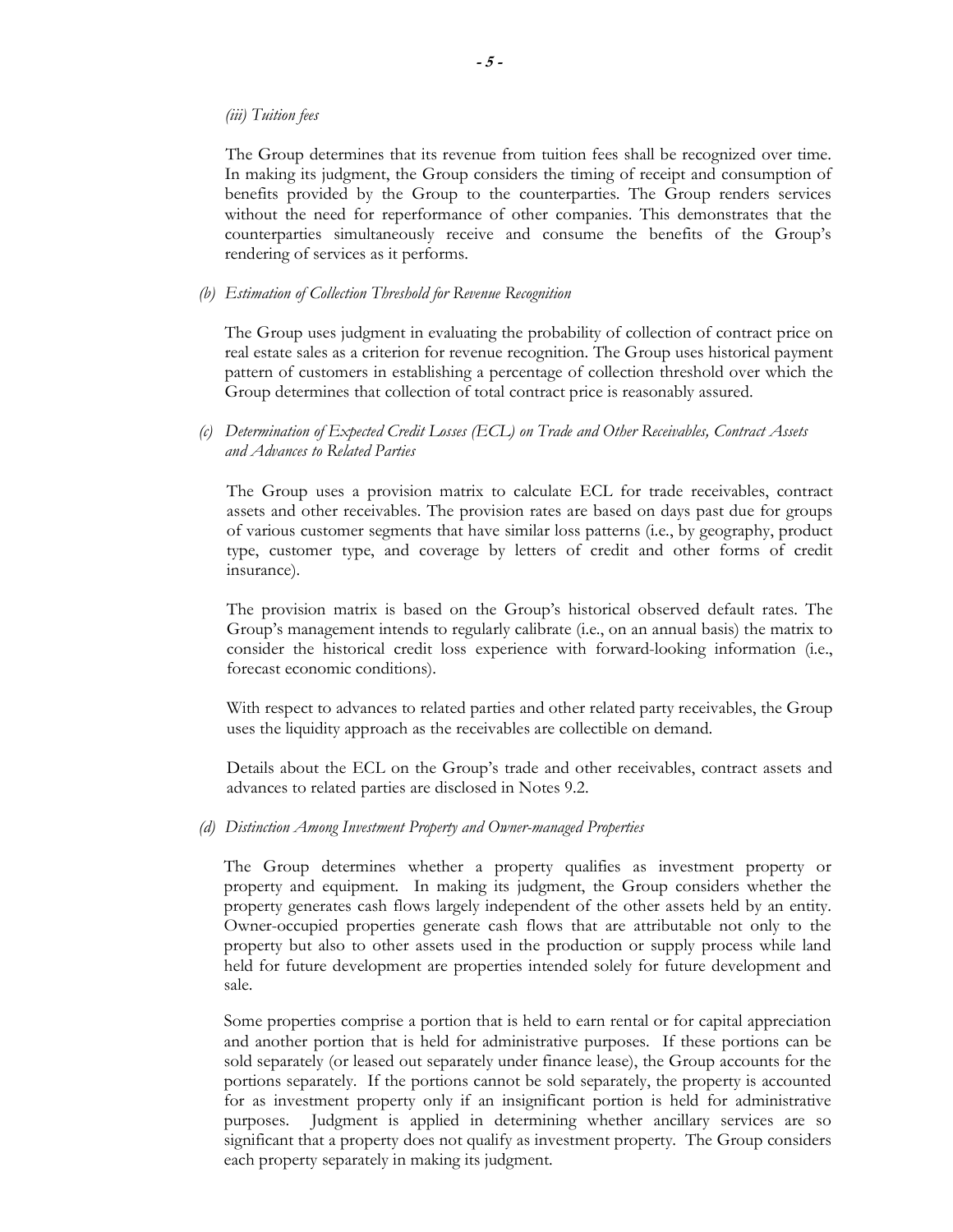Based on management's assessment, properties held for lease and for capital appreciation qualifies as investment property.

*(e) Distinction Between Real Estate Inventories and Investment Property* 

Inventories comprise properties that are held for sale in the ordinary course of business. Meanwhile, investment properties comprise of land and buildings which are not occupied substantially for use by, or in the operations of, the Group, nor for sale in the ordinary course of business, but are held primarily to earn rental income and capital appreciation. The Group considers management's use over these assets in making its judgment.

#### *(f) Distinction Between Operating and Finance Leases*

The Group has entered into various lease agreements as either a lessor or lessee. Critical judgment was exercised by management to distinguish each lease agreement as either an operating or finance lease by looking at the transfer or retention of significant risk and rewards of ownership of the properties covered by the agreements. Failure to make the right judgment will result in either overstatement or understatement of assets and liabilities. Based on management's assessment, all of the Group's lease agreements are classified as operating leases.

Distinction between operating and finance leases is applicable only to lease agreements as a lessor. All leases entered into as a lessee, except for those qualified under the optional exemptions as provided by the standard, are required to be recognized onbalance sheet.

#### *(g) Distinction Between Asset Acquisition and Business Combinations*

The Group acquires subsidiaries that own real estate properties. At the time of acquisition, the Group considers whether the acquisition represents the acquisition of a business. The Group accounts for an acquisition as a business combination where an integrated set of activities is acquired in addition to the property. More specifically, consideration is made with regard to the extent to which significant processes are acquired and, in particular, the extent of ancillary services provided by the Group (e.g., maintenance, cleaning, security, bookkeeping, hotel services, etc.). The significance of any process is judged with reference to the guidance in PAS 40 on ancillary services.

In 2018, the Group acquired de facto control over PCMI. The acquisitions are accounted for as business combinations.

#### *(h) Consolidation of Entities in which the Group Holds 50% or Less*

Management considers that the Group has de facto control over PCMI even though it holds less than 50% of the ordinary shares and voting rights in that subsidiary. The Group considers its ability to exercise control over these entities through voting rights held by its subsidiaries or through interlocking directors.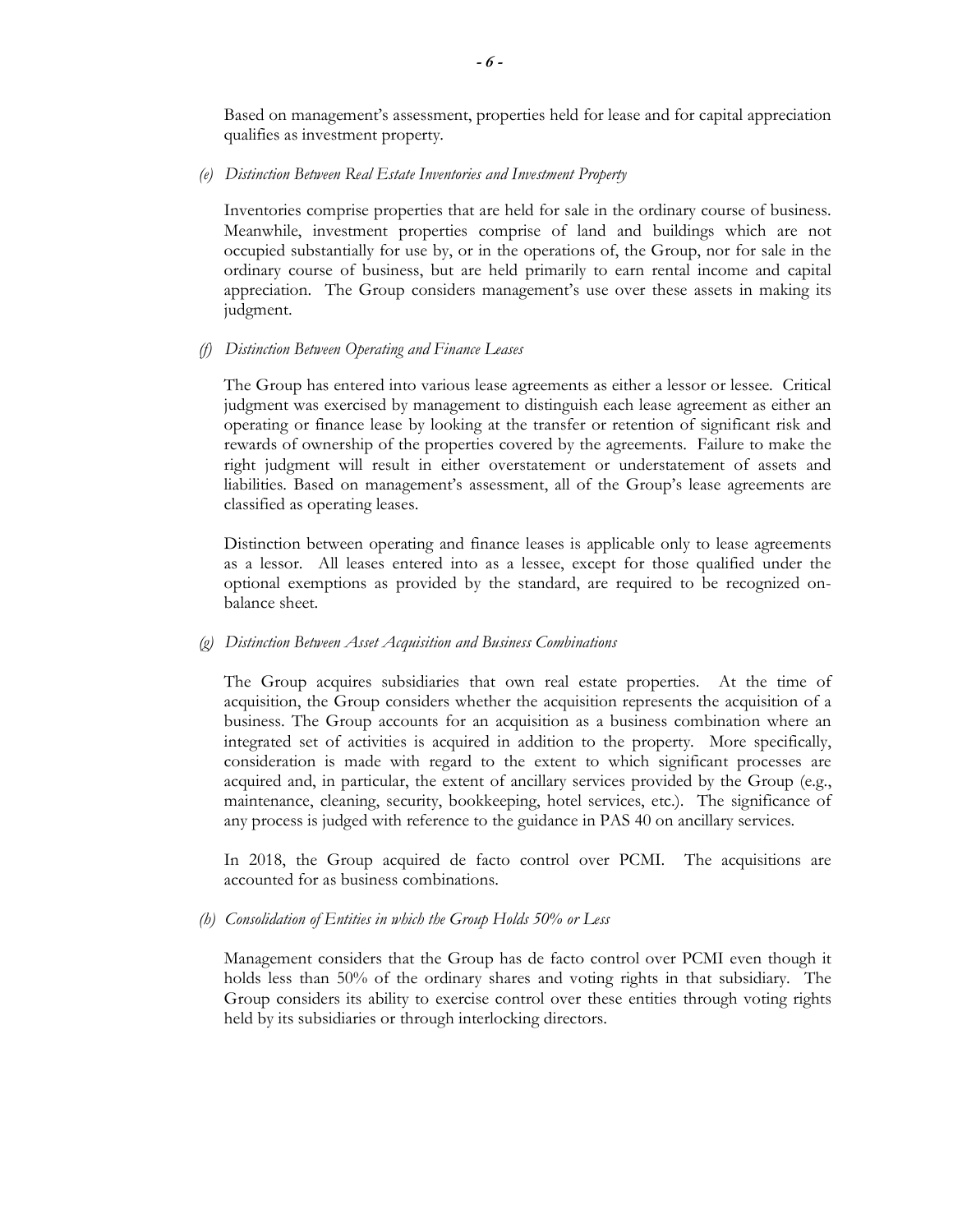#### *(i) Recognition of Provisions and Contingencies*

 Judgment is exercised by management to distinguish between provisions and contingencies.

 Provisions are recognized when present obligations will probably lead to an outflow of economic resources and they can be estimated reliably even if the timing or amount of the outflow may still be uncertain. A present obligation arises from the presence of a legal or constructive obligation that has resulted from past events.

 Provisions are measured at the estimated expenditure required to settle the present obligation, based on the most reliable evidence available at the end of the reporting period, including the risks and uncertainties associated with the present obligation. Where there are a number of similar obligations, the likelihood that an outflow will be required in settlement is determined by considering the class of obligations as a whole. When time value of money is material, long-term provisions are discounted to their present values using a pre-tax rate that reflects market assessments and the risks specific to the obligation. The increase in the provision due to passage of time is recognized as interest expense. Provisions are reviewed at the end of each reporting period and adjusted to reflect the current best estimate.

 In those cases where the possible outflow of economic resources as a result of present obligations is considered improbable or remote, or the amount to be provided for cannot be measured reliably, no liability is recognized in the interim consolidated financial statements. Similarly, possible inflows of economic benefits to the Group that does not yet meet the recognition criteria of an asset are considered contingent assets; hence, are not recognized in the interim consolidated financial statements. On the other hand, any reimbursement that the Group can be virtually certain to collect from a third party with respect to the obligation is recognized as a separate asset not exceeding the amount of the related provision.

Disclosures on relevant contingencies are presented in Note 7.

#### **3.2 Key Sources of Estimation Uncertainty**

 The following are the key assumptions concerning the future, and other key sources of estimation uncertainty at the end of the reporting period, that have a significant risk of causing a material adjustment to the carrying amounts of assets and liabilities within the next reporting period:

#### *(a) Revenue Recognition for Performance Obligation Satisfied Over Time*

In determining the amount of revenue to be recognized for performance obligations satisfied over time, the Group measures progress on the basis of actual costs incurred relative to the total expected costs to complete such performance obligations. Specifically, the Group estimates the total development costs with reference to the project development plan and any agreement with customers. Management regularly monitors its estimates and applies changes as necessary. A significant change in estimated costs would result in a significant change in the amount of revenue recognized in the year of change.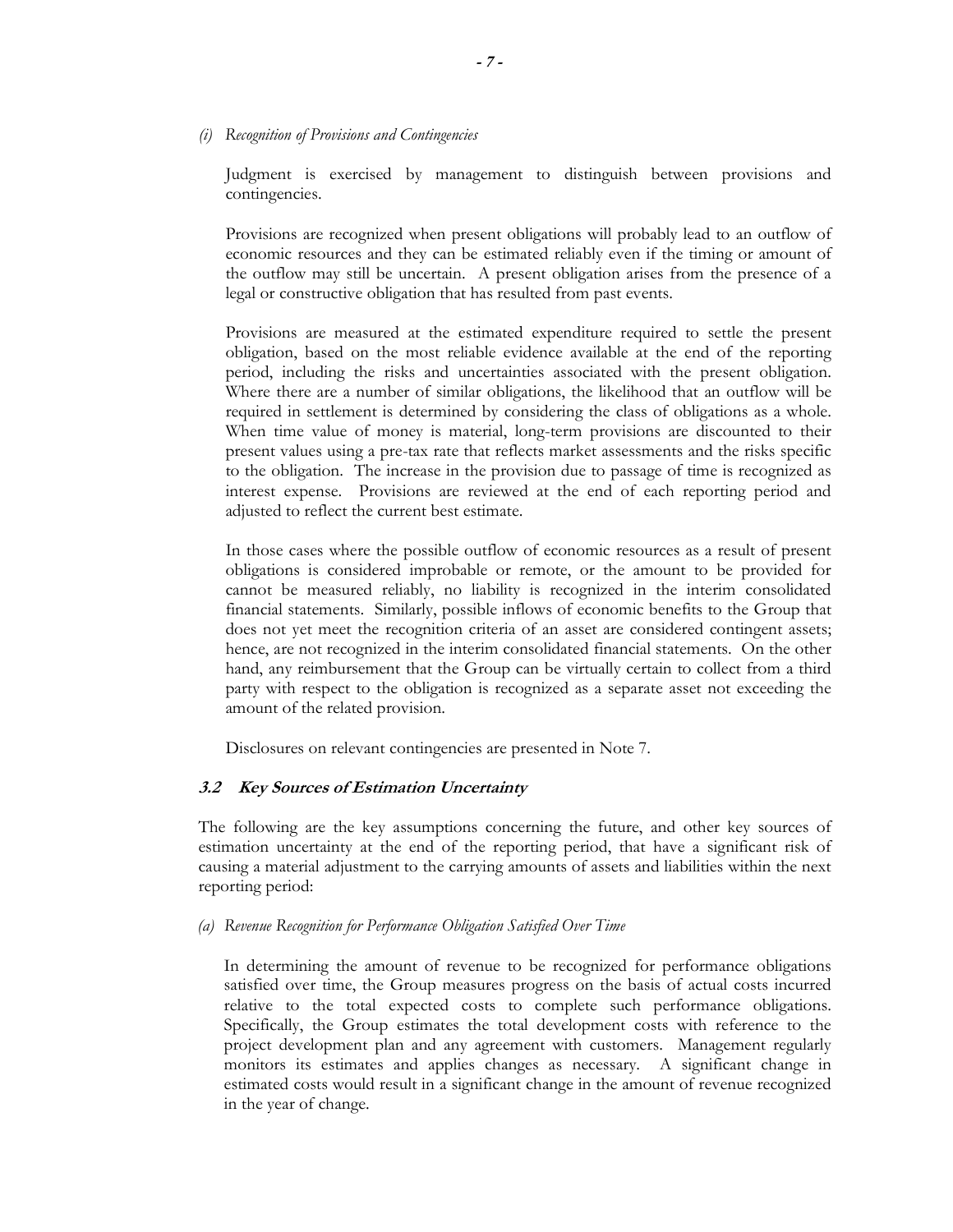*(b) Estimation of Allowance for ECL* 

The measurement of the allowance for ECL on financial assets at amortized cost is an area that requires the use of significant assumptions about the future economic conditions and credit behavior (e.g., likelihood of counterparties defaulting and the resulting losses).

#### *(c) Determination of Net Realizable Value of Real Estate Inventories*

In determining the net realizable value of real estate inventories, management takes into account the most reliable evidence available at the times the estimates are made. The future realization of the carrying amounts of these assets is affected by price changes in the different market segments as well as the trends in the real estate industry. These are considered key sources of estimation uncertainty and may cause significant adjustments to the Group's Inventories within the next reporting period.

Considering the Group's pricing policy, the net realizable value of the Real Estate Inventories is higher than their related carrying values as of the end of the reporting periods.

*(d) Estimation of Useful Lives of Property and Equipment, Intangible Assets, and Investment Properties* 

The Group estimates the useful lives of property and equipment, intangible assets, and investment properties based on the period over which the assets are expected to be available for use. The estimated useful lives of these assets are reviewed periodically and are updated if expectations differ from previous estimates due to physical wear and tear, technical or commercial obsolescence and legal or other limits on the use of the assets.

Based on management's assessment as at March 31, 2022 and December 31, 2021, there is no change in estimated useful lives of property and equipment, and investment property during those years. Actual results, however, may vary due to changes in estimates brought about by changes in factors mentioned above.

#### *(e) Determination of Realizable Amount of Deferred Tax Assets*

The Group reviews its deferred tax assets at the end of each reporting period and reduces the carrying amount to the extent that it is no longer probable that sufficient taxable profit will be available to allow all or part of the deferred tax asset to be utilized. Management assessed that the balance of deferred tax assets recognized as at March 31, 2022 and December 31, 2021 will be utilized in the succeeding years.

*(f) Impairment of Goodwill and Other Non-financial Assets* 

Goodwill is reviewed annually for impairment while other non-financial assets are tested whenever certain impairment indicators become present. In assessing impairment, the management estimates the recoverable amount of each asset or a cash-generating unit based on expected future cash flows and uses an interest rate to calculate the present value of those cash flows. Estimation uncertainty relates to assumptions about future operating results and the determination of a suitable discount rate.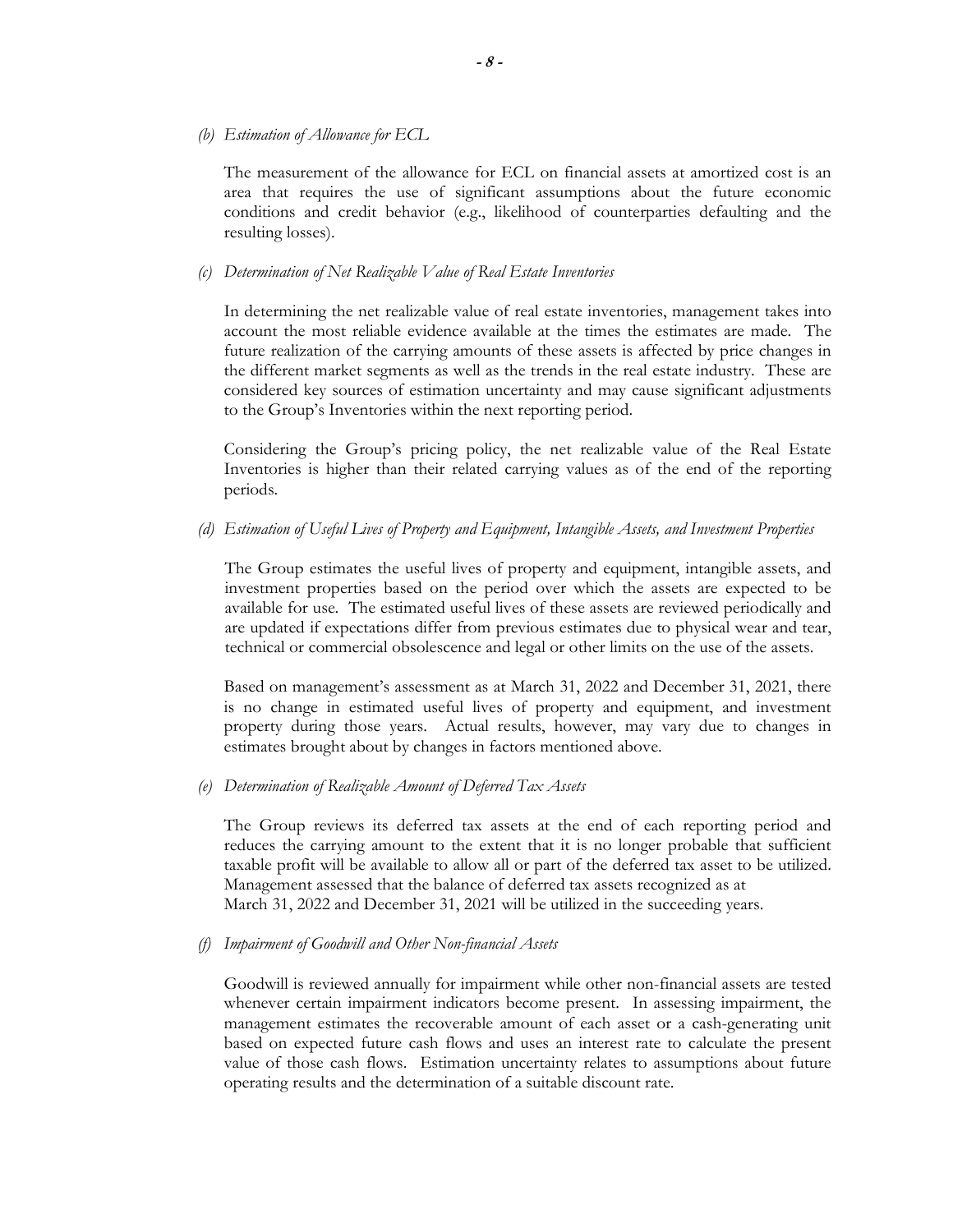Material amount of goodwill amounting to P77.3 million arising from the acquisition of LBASSI has been tested for impairment. The discount rates and growth rate are the key assumptions used by management in determining the recoverable amount of cash generating units. Management believes that the key assumptions used are appropriate and reasonable, significant changes in those assumptions may materially affect the assessment of recoverable amounts and any resulting impairment loss could have a material adverse effect on the results of operations. Management has also determined that a reasonably possible change in these key assumptions would not cause the carrying amount of the cash generating unit exceed their respective recoverable amounts.

However, for 2021, due to the planned cessation of operations of LBASSI, the management determined the recoverable amount of LBASSI's CGU using the fair market value of its net assets less related costs to sell. The Group assessed that only LBASSI's capital assets would have a significant difference between its carrying amount and its fair market value. All other net assets' carrying amounts approximates their fair market values.

The Group determines the fair value using market-based valuation approach where prices of comparable properties are adequate for specific market factors such as location and condition of the property. Management considered the market prices of similar assets within the location of LBASSI as the key assumptions in determining the recoverable amount of CGU as the recoverability of the CGU now entirely depend on how the market perceives and prices such units upon selling. Management believes that the key assumptions used are appropriate and reasonable, significant changes in those assumptions may materially affect the assessment of recoverable amounts and any resulting impairment loss could have a material adverse effect on the results of operations. Management has also determined that the market values used would not cause the carrying amount of the cash generating unit to exceed their respective recoverable amounts. As at March 31, 2022, the fair value of the CGU is classified under Level 3 of the fair value hierarchy.

On March 17, 2021, the Group submitted a letter to the Department of Education Sta. Rosa City Division Office regarding the cessation of the operations of LBASSI taking effect after school year 2021-2022. Subsequently, LBASSI will continue to exist as a non-operating subsidiary of the Group. The Group will continue supporting LBASSI until concrete plans or changes have been made.

Based on management's assessment, no impairment loss needs to be recognized on goodwill since the recoverable amount of the cash generating units is greater than their carrying amount in both years presented.

No impairment losses were recognized on advances to landowners and joint ventures, investment in an associate, property and equipment, intangible assets, investment properties, and other non-financial assets as at March 31, 2022 and December 31, 2021.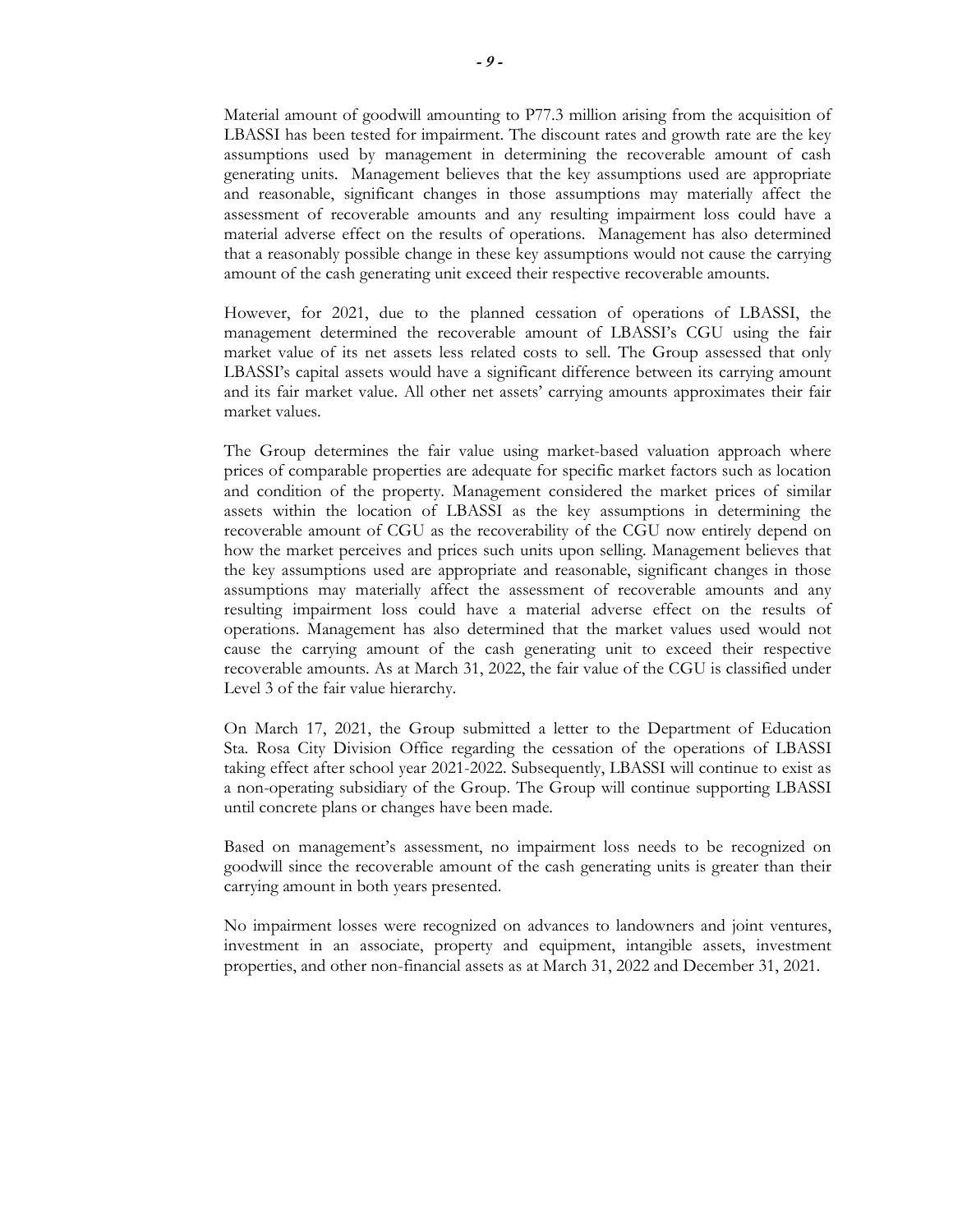#### *(g) Valuation of Post-employment Defined Benefit*

The determination of the Group's obligation and cost of post-employment benefit is dependent on the selection of certain assumptions used by an actuary in calculating such amounts. Those assumptions include, among others, discount rates and salary increase rate. A significant change in any of these actuarial assumptions may generally affect the recognized expense, other comprehensive income or losses and the carrying amount of the retirement benefit obligation in the next reporting period.

#### *(h) Determination of Fair Value of Investment Properties*

Investment properties are measured using the cost model. The Group determines the fair values of building and building improvements using either thru the discounted cash flows valuation technique (income approach) or market based valuation technique (market approach). The Group uses assumptions that are mainly based on market conditions existing at the end of each reporting period, such as: the receipt of contractual rentals; expected future market rentals; void periods; maintenance requirements; and, appropriate discount rates. These valuations are regularly compared to actual market yield data and actual transactions by the Group and those reported by the market. The expected future market rentals are determined on the basis of current market rentals for similar properties in the same location and condition.

For land, the Company determines the fair value using market-based valuation approach where prices of comparable properties are adequate for specific market factors such as location and condition of the property.

A significant change in these elements may affect prices and the value of the assets.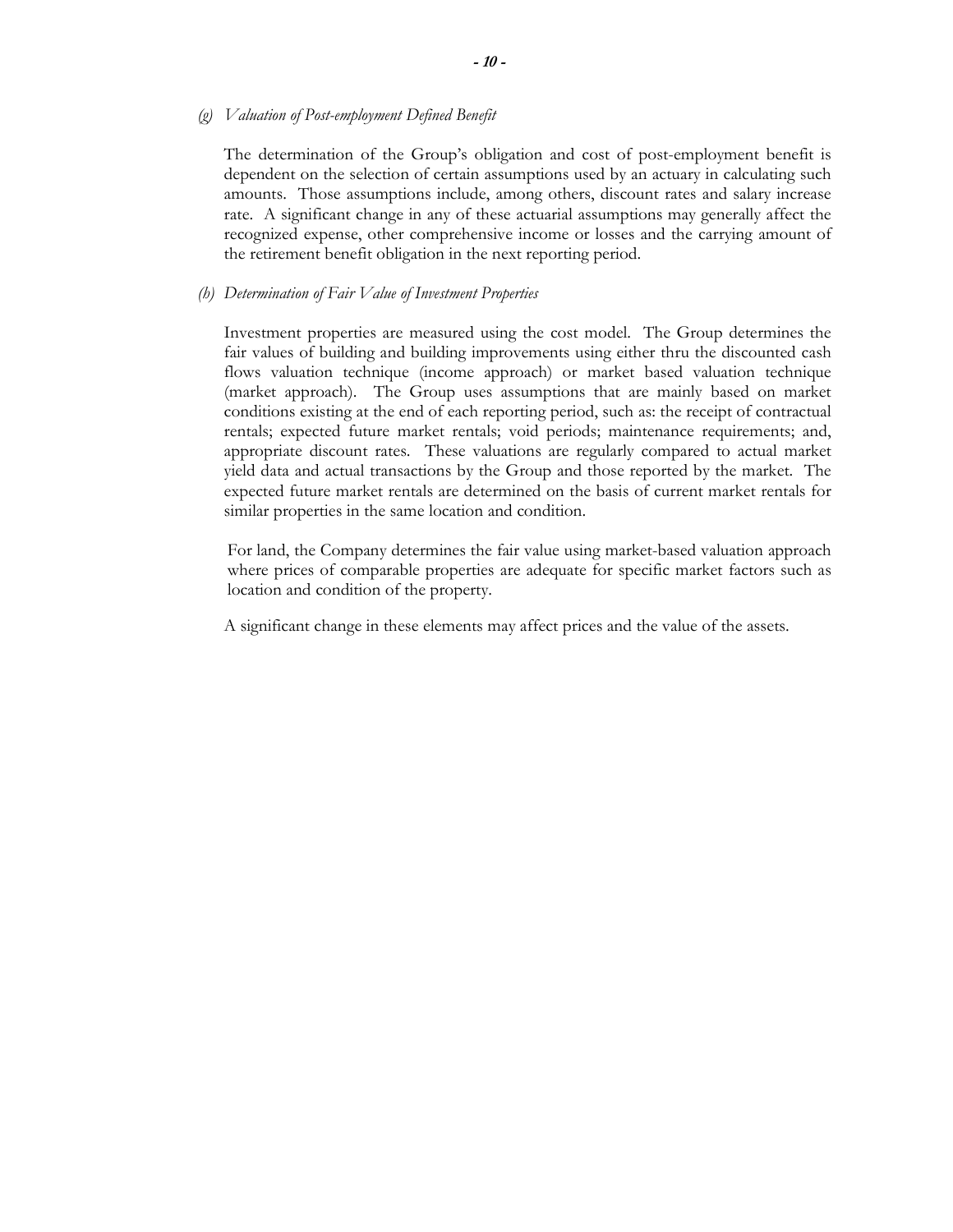#### **4. SEGMENT INFORMATION**

#### **4.1 Business Segments**

The Group's operating businesses are organized and managed separately according to the nature of products and services provided, with each segment representing a strategic business unit that offers different products and serves different markets. The Group is engaged in the development and marketing of mid-cost housing projects in the form of condominium communities, subdivision lots and house and lot packages, and commercial units to a limited extent. It classifies and monitors its projects into high-rise and horizontal. High-rise projects refer to condominiums and other medium scale properties while the horizontal projects refer to house and lot packages, and subdivision lots. Both are intended for middle income market.

#### **4.2 Segment Assets and Liabilities**

Segment assets include all operating assets used by a segment and consist principally of operating receivables, contract assets and real estate inventories. Excluded from segment assets are cash and cash equivalents, advances to related parties, prepayments, advances to landowners and joint ventures, investments in an associate, property and equipment, intangible assets, investment properties and other assets which are considered corporate assets and are not allocated to any segment's assets.

Segment liabilities include all operating liabilities incurred by management in each particular segment and consist principally of contract liabilities and customers' deposits. Excluded from segment liabilities are interest-bearing loans and borrowings, trade and other payables, lease liabilities, advances from related parties, deferred tax liabilities and retirement benefit obligation as the Group's management determined that these accounts are not directly related to the Group's segment.

#### **4.3 Intersegment Transactions**

There are no intersegment transactions. In case of inter-segment sales and transfers, the Group generally accounts for them as if the sales or transfers were made to third parties at current market prices. Intersegment sales and transfers, if any, are eliminated in the preparation of the interim consolidated financial statements.

#### **4.4 Analysis of Segment Information**

The tables presented in the succeeding pages present the revenue and profit information for the three months ended March 31, 2022 and 2021, and certain asset and liability information regarding segments as at March 31, 2022 and December 31, 2021.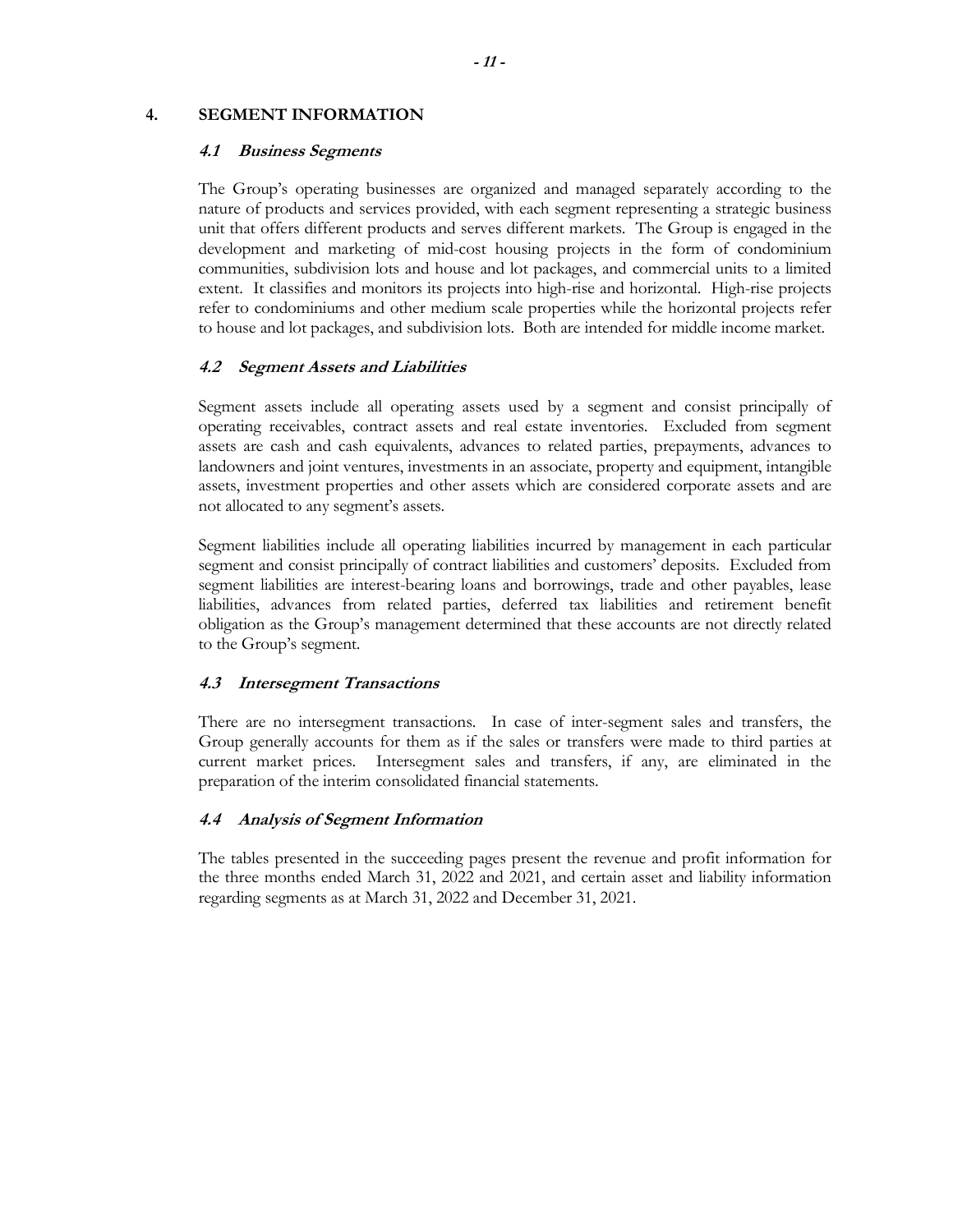|                                                 |   | High Rise Projects                |   |                                   | <b>Horizontal Projects</b> |                                  |  |                                | Total       |                                   |       |                                 |
|-------------------------------------------------|---|-----------------------------------|---|-----------------------------------|----------------------------|----------------------------------|--|--------------------------------|-------------|-----------------------------------|-------|---------------------------------|
|                                                 |   | March 31, 2022                    |   | March 31, 2021                    |                            | March 31, 2022                   |  | March 31, 2021                 |             | March 31, 2022                    |       | March 31, 2021                  |
| <b>REVENUES</b>                                 |   |                                   |   |                                   |                            |                                  |  |                                |             |                                   |       |                                 |
| Real estate sales                               | P | 995,744,925                       | P | 931,187,650 P                     |                            | 91,189,692 P                     |  | 103,992,346                    | $\mathbf P$ | 1,086,934,617 P                   |       | 1,035,179,996                   |
| Finance income                                  |   | 9,471,539                         |   | 4,696,476                         |                            | 450,348                          |  | 275,488                        |             | 9,921,887                         |       | 4,971,964                       |
| Rental income                                   |   | 9,313,190                         |   | 3,770,493                         |                            |                                  |  |                                |             | 9,313,190                         |       | 3,770,493                       |
| Commission and other income                     |   | 7,637,915                         |   | 12,890,157                        |                            | 629,876                          |  | 187,489                        |             | 8,267,791                         |       | 13,077,646                      |
|                                                 |   | 1,022,167,569                     |   | 952,544,776                       |                            | 92,269,916                       |  | 104,455,323                    |             | 1,114,437,485                     |       | 1,057,000,099                   |
| <b>COSTS AND OPERATING</b>                      |   |                                   |   |                                   |                            |                                  |  |                                |             |                                   |       |                                 |
| <b>EXPENSES</b>                                 |   |                                   |   |                                   |                            |                                  |  |                                |             |                                   |       |                                 |
| Cost of real estate sales                       |   | 579,216,639                       |   | 445,959,915                       |                            | 53,686,459                       |  | 24,462,519                     |             | 632,903,098                       |       | 470,392,434                     |
| Operating expenses                              |   | 119,379,756                       |   | 101,726,363                       |                            | 15,762,671                       |  | 11,781,289                     |             | 135, 142, 427                     |       | 113,507,652                     |
|                                                 |   | 698,596,395                       |   | 547,656,278                       |                            | 69,449,130                       |  | 36,243,808                     |             | 768,045,525                       |       | 583,900,086                     |
| <b>SEGMENT OPERATING PROFIT</b>                 | P | 323,571,174 P                     |   | 404,888,948 P                     |                            | 22,820,786 P                     |  | 68,211,515 P                   |             | 346,391,960 P                     |       | 473,100,013                     |
|                                                 |   | <b>High Rise Projects</b>         |   |                                   |                            | <b>Horizontal Projects</b>       |  |                                |             |                                   | Total |                                 |
|                                                 |   | March 31, 2022                    |   | December 31, 2021                 |                            | March 31, 2022                   |  | December 31, 2021              |             | March 31, 2022                    |       | December 31, 2021               |
| <b>SEGMENT ASSETS AND</b><br><b>LIABILITIES</b> |   |                                   |   |                                   |                            |                                  |  |                                |             |                                   |       |                                 |
| Segment assets<br>Segment liabilities           | P | 22,692,998,827 P<br>4,613,215,614 |   | 22,576,593,688 P<br>4,226,231,265 |                            | 7,096,399,526 P<br>289, 353, 004 |  | 7,087,914,726 P<br>290,631,100 |             | 29,789,398,353 P<br>4,902,568,618 |       | 29,664,508,414<br>4,516,862,365 |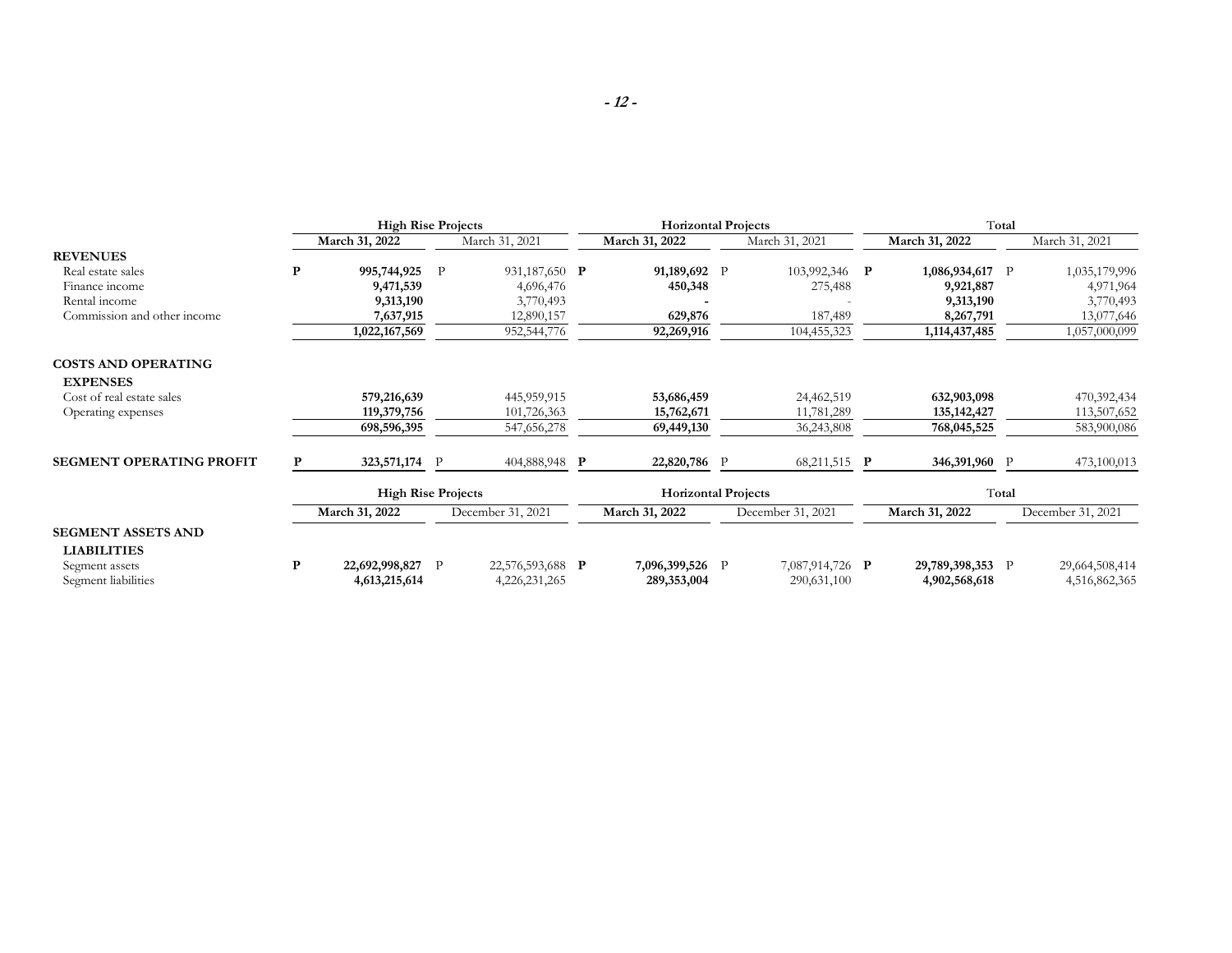### **4.5 Reconciliations**

Presented below is a reconciliation of the Group's segment information to the key financial information presented in its consolidated financial statements.

|                                                                                          |           | March 31, 2022  | March 31, 2021 |                   |  |
|------------------------------------------------------------------------------------------|-----------|-----------------|----------------|-------------------|--|
| Revenues                                                                                 |           |                 |                |                   |  |
| Total segment revenues                                                                   | P         | 1,114,437,485   | $\mathbf P$    | 1,057,000,099     |  |
| Other unallocated revenues                                                               |           | 103, 152, 218   |                | 83,641,042        |  |
| Revenues as reported in the interim consolidated                                         |           |                 |                |                   |  |
| statements of comprehensive income                                                       | ${\bf P}$ | 1,217,589,703   | $\mathbf P$    | 1,140,641,141     |  |
| <b>Profit or loss</b>                                                                    |           |                 |                |                   |  |
| Segment operating profit                                                                 | ${\bf P}$ | 346,391,960     | P              | 473,100,013       |  |
| Other unallocated incomes                                                                |           | 103, 152, 218   |                | 83,641,042        |  |
| Other unallocated expenses                                                               |           | (270, 823, 886) |                | (342, 851, 262)   |  |
| Net profit as reported in the interim consolidated                                       |           |                 |                |                   |  |
| statements of comprehensive income                                                       | P         | 178,720,292     | P              | 213,889,793       |  |
|                                                                                          |           | March 31, 2022  |                | December 31, 2021 |  |
| Assets                                                                                   |           |                 |                |                   |  |
| Segment assets                                                                           | P         | 29,789,398,353  | P              | 29,664,508,414    |  |
| Unallocated assets                                                                       |           | 16,726,629,545  |                | 16,540,545,571    |  |
| Total assets as reported in the interim<br>consolidated statements of financial position | P         | 46,516,027,898  | $\mathbf{P}$   | 46,205,053,985    |  |
|                                                                                          |           |                 |                |                   |  |
| Liabilities                                                                              |           |                 |                |                   |  |
| Segment liabilities                                                                      | ${\bf P}$ | 4,902,568,618   | $\mathbf P$    | 4,516,862,365     |  |
| Unallocated liabilities                                                                  |           | 11,360,536,873  |                | 11,695,061,505    |  |
| Total liabilities as reported in the interim                                             |           |                 |                |                   |  |
| consolidated statements of financial position                                            | P         | 16,263,105,491  | P              | 16,211,923,870    |  |

# **5. EQUITY**

### **5.1 Capital Stock**

Capital stock as of March 31, 2022 and December 31, 2021 consists of:

|                                 | No. of Shares<br>Amount                                  |
|---------------------------------|----------------------------------------------------------|
| Common shares – P1 par value    |                                                          |
| Authorized                      | P31,495,200,000<br>31,495,200,000                        |
| <b>Issued</b>                   | 14,803,455,238 P14,803,455,238                           |
| Treasury shares $-$ at cost     | $127,256,071$ (102,106,658)                              |
| Total outstanding               | P <sub>14</sub> , 701, 348, 580<br><u>14,676,199,167</u> |
| Preferred shares – P1 par value |                                                          |
| Authorized                      |                                                          |

Megaworld has 81.72% ownership interest in the Group as of March 31, 2022 and December 31, 2021.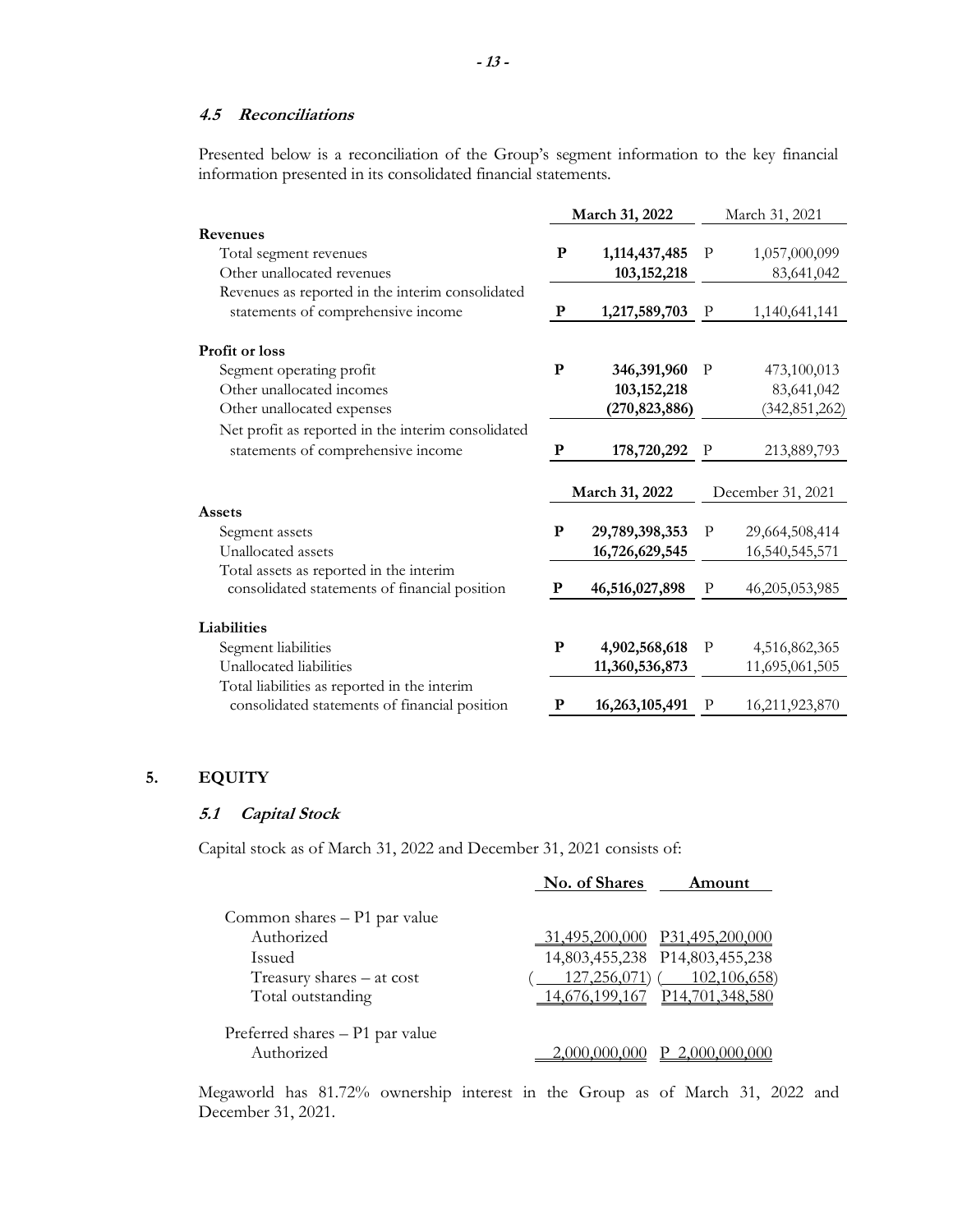The Series B preferred shares are nonredeemable, convertible into common shares and are nonvoting. The shares have zero coupon rates and shall not be entitled to dividends. The Series B preferred shares shall be convertible to common shares any time after the end of the 18 months from the implementation date, May 29, 1998, as defined in the subscription agreements. There are no subscribed and issued preferred shares as of March 31, 2022 and December 31, 2021.

On April 24, 1996, the SEC approved the listing of the Group's shares totaling 425,000,000. The shares were issued at an offer price of P12.90 per share.

### **5.2 Additional Paid-in Capital**

The additional paid-in capital (APIC) pertains to the excess of the total proceeds received from the Group's shareholders over the total par value of the common shares. There were no movements in the Group's APIC accounts for the end of the reporting periods.

### **5.3 Treasury Stock**

On March 23, 2006, the Company's BOD authorized the buy-back of up to P1.0 billion worth of Group's shares of common stock within a 24-month period under certain terms and conditions as the Group's senior management may deem beneficial to the Group and its shareholders.

As of March 31, 2022 and December 31, 2021, the Group's treasury shares amounted to P102.1 million, representing the cost of 127,256,071 shares reacquired by the Company.

### **5.4 Revaluation Reserves**

Revaluation reserves of the Group are composed of remeasurements on its retirement benefit obligation and fair value movements of the Group's financial assets at FVOCI.

### **5.5 Other Reserves**

Other reserves of the Group pertains to the difference between the fair value of consideration paid and the relevant share in the carrying value of the net assets of PCMI as a result of obtaining de facto control over PCMI in 2018 and any subsequent change in ownership interest in the subsidiary.

### **5.6 Retained Earnings**

Retained earnings are restricted in the amount of P102.1 million representing the cost of 127,256,071 shares held in treasury as of the end of the reporting periods.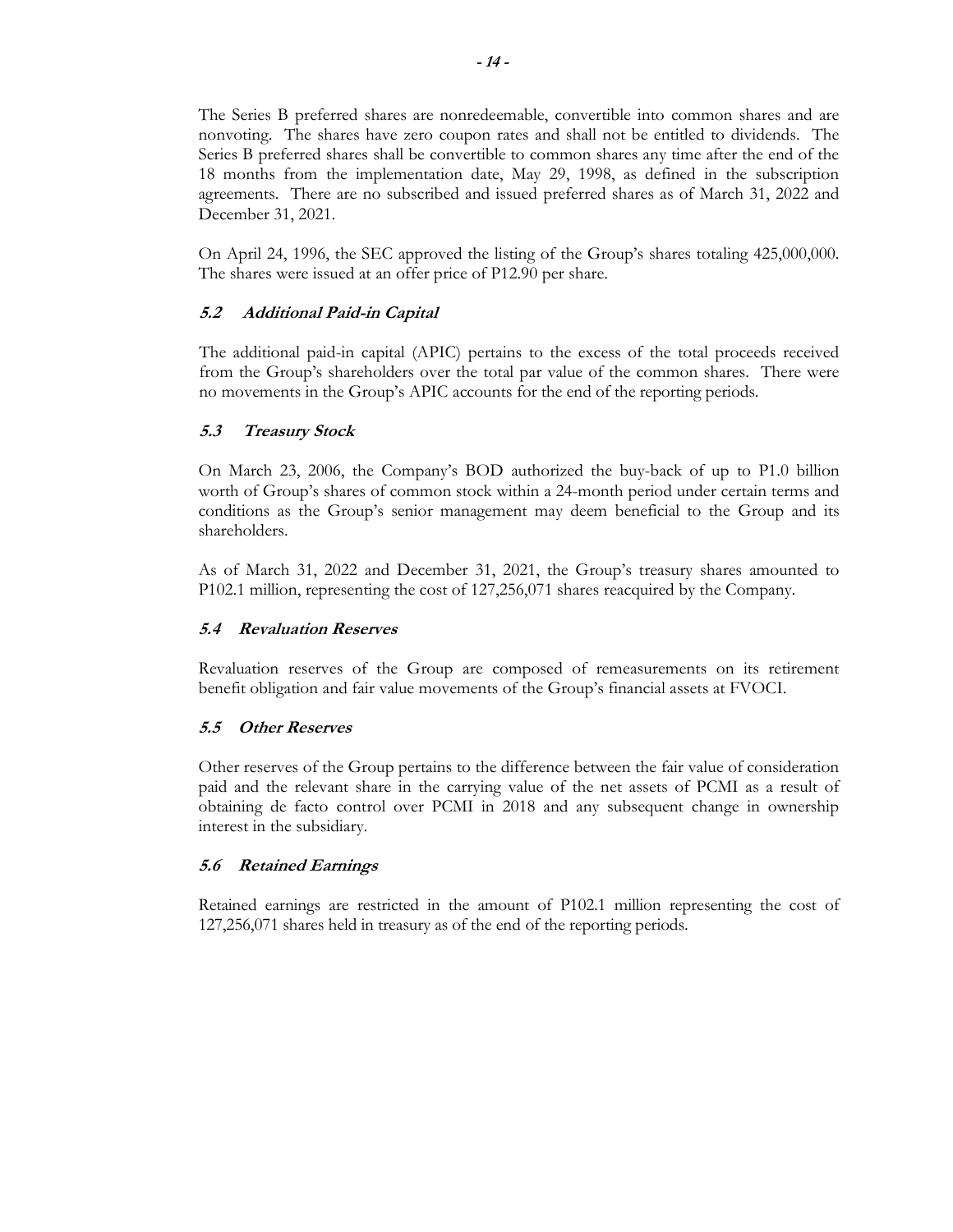#### **6. EARNINGS PER SHARE**

The calculation of the basic earnings per share is based on the profits attributable to parent company's shareholders divided by the weighted average number of shares in issue during the period.

Basic and diluted earnings per share amounts were computed as follows:

| Net profit attributable to parent Group's<br>shareholders |   | as of March 31, 2022 |   | as of March 31, 2021 |  |
|-----------------------------------------------------------|---|----------------------|---|----------------------|--|
|                                                           |   | 178, 125, 123        | P | 219, 194, 750        |  |
| Number of issued and outstanding<br>common shares         |   | 14,676,199,167       |   | 14,676,199,167       |  |
| Basic and diluted earnings per share                      | D | 0.0121               |   | 0.0149               |  |

Diluted earnings per share equal the basic earnings per share since the Group does not have dilutive shares as of March 31, 2022 and December 31, 2021.

### **7. COMMITMENTS AND CONTINGENCIES**

There are commitments, guarantees, and contingent liabilities that arise in the normal course of operations of the Group, which are not reflected in the accompanying unaudited interim consolidated financial statements. The Group's management's opinion, that losses, if any, from these items will not have any material effect on its interim consolidated financial statements.

In addition, there are no material off-balance sheet transactions, arrangements, obligations and other relationship of the Group with unconsolidated entities or other persons created during the reporting period.

#### **8. SEASONAL FLUCTUATIONS**

There were no seasonal aspects that had a material effect on the financial condition or results of operations of the Group.

### **9. RISK MANAGEMENT OBJECTIVES AND POLICIES**

The Group is exposed to a variety of financial risks which result from its operating, investing, and financing activities. Risk management is carried out by a central treasury department under policies approved by the BOD, and focuses on actively securing the Group's short to medium-term cash flows by minimizing the exposure to financial markets. Long-term financial investments are managed to generate lasting returns. The Group does not engage in the trading of financial assets for speculative purposes nor does it write options. The financial risks to which the Group is exposed to are described below and in the succeeding pages.

### **9.1 Market Risk**

The Group is exposed to market risk through its use of financial instruments and specifically to foreign currency risk, and interest rate risk which results from both its operating, investing and financing activities.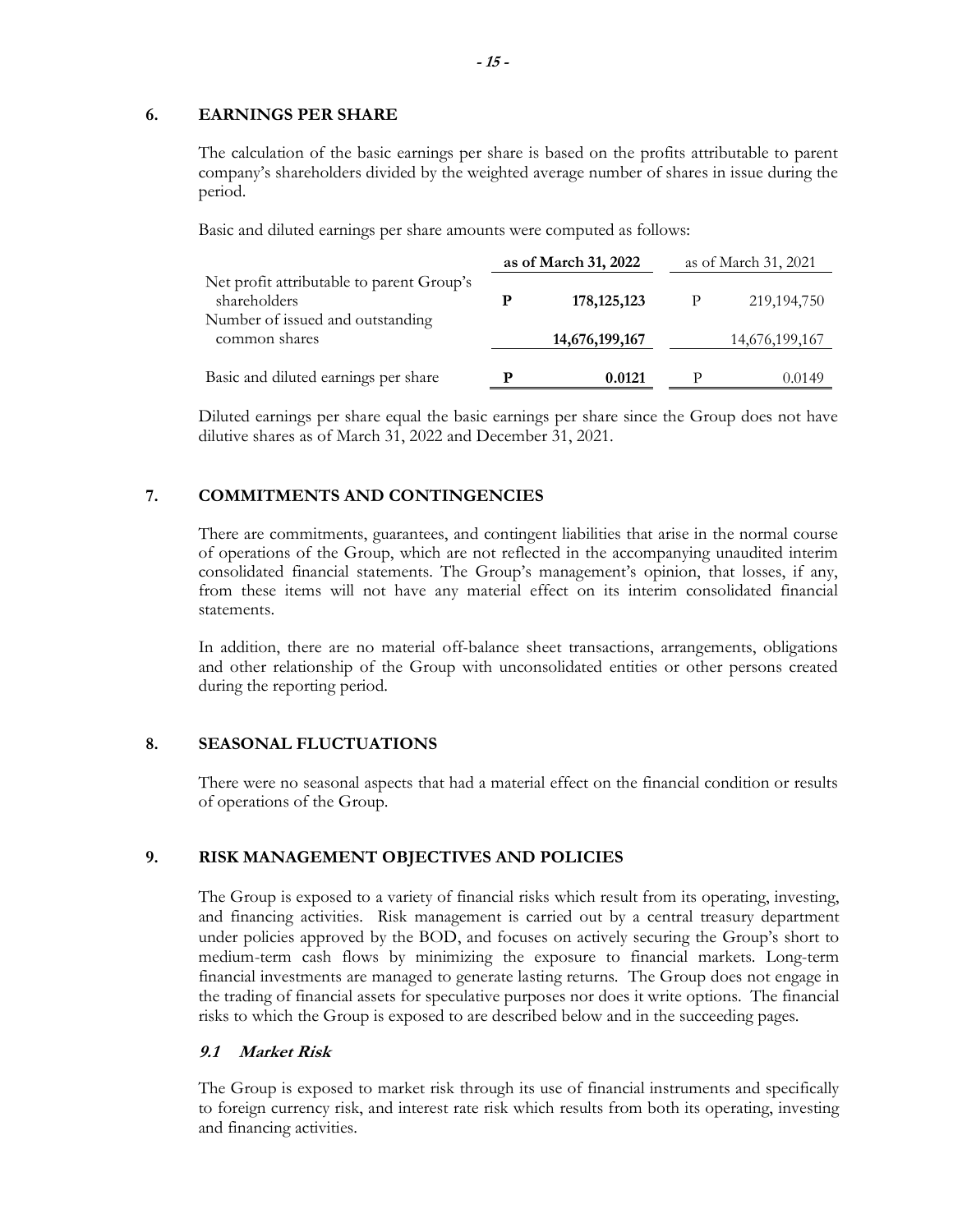#### *(a) Foreign Currency Risk*

There is no significant exposure to foreign currency risks since most of the Group's transactions are denominated in Philippine peso, which is its functional currency. The Group's financial asset denominated in foreign currency only pertains to Cash and Cash Equivalents. However, the amount is insignificant to the financial statements as of March 31, 2022 and December 31, 2021. The Group has no financial liabilities denominated in foreign currency.

### *(b) Interest Rate Risk*

The Group's policy is to minimize interest rate cash flow risk exposures on long-term financing. Long-term borrowings are therefore usually obtained and negotiated at fixed rates. As of March 31, 2022 and December 31, 2021, the Group is only exposed to changes in market interest through its cash and cash equivalents and long-term borrowings, which are deemed by management to be not significant.

All other financial assets and liabilities have either short-term maturities, noninterest-bearing or are subject to fixed rates (e.g. related party advances).

### *(c) Other Price Risk*

The Group's market price risk arises from its investments carried at fair value (classified as financial assets at FVOCI). It manages its risk arising from changes in market price by monitoring the changes in the market price of the investments.

For equity securities listed in the Philippines, the observed volatility rates of the fair values of the Group's investment held at fair value is determined based on the average market volatility in quoted prices, using standard deviation, in the previous 12 months, estimated at 99% level of confidence. An average volatility of 5.8% and 6.0% has been observed during the period ending March 31, 2022 and December 31, 2021, respectively. The impact on the Group's interim consolidated other comprehensive income and interim consolidated equity would have increased or decreased by P77.5 million and P79.4 million as at March 31, 2022 and December 31, 2021, respectively.

The investments in quoted equity securities are considered long-term strategic investments. In accordance with the Group's policies, no specific hedging activities are undertaken in relation to these investments. The investments are continuously monitored and voting rights arising from these equity instruments are utilized in the Group's favor.

The Group is not subject to commodity price risk.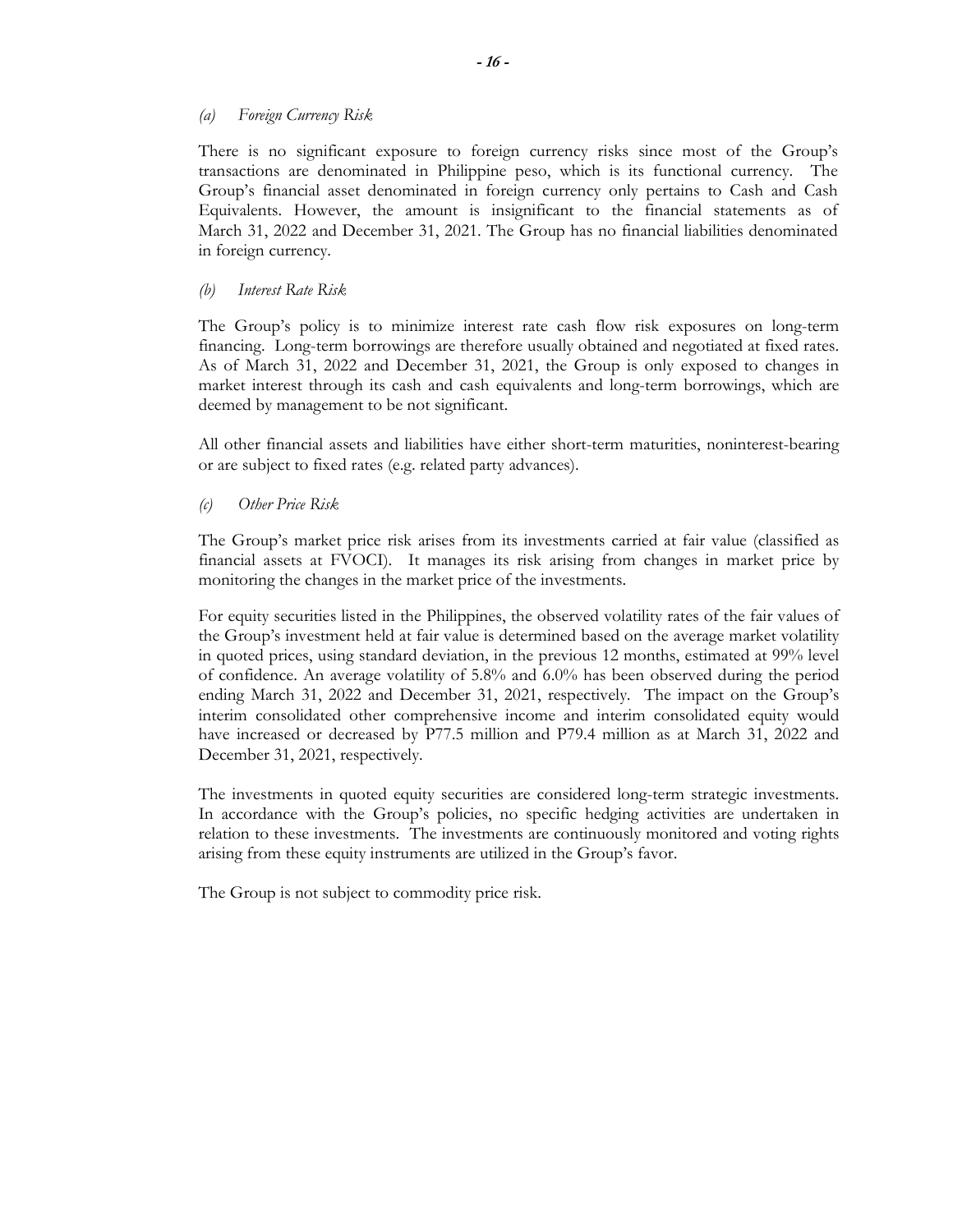#### **9.2 Credit Risk**

The maximum credit risk exposure of the Group is the carrying amount of the financial assets and contract assets as shown on the face of the interim consolidated statements of financial position (or in the detailed analysis provided in the notes to the interim consolidated financial statements), as summarized below.

|                                      | March 31, 2022 |                   |   | December 31, 2021 |  |  |
|--------------------------------------|----------------|-------------------|---|-------------------|--|--|
| Cash and cash equivalents            | P              | 3,323,118,300     | P | 3,389,416,319     |  |  |
| Trade and other receivables – net    |                |                   |   |                   |  |  |
| (excluding advances to suppliers and |                |                   |   |                   |  |  |
| contractors, and advances to         |                |                   |   |                   |  |  |
| condominium associations)            |                | 8,058,712,219     |   | 7,582,781,267     |  |  |
| Contract assets                      |                | 2,109,957,353     |   | 2,052,948,246     |  |  |
| Advances to related parties          |                | 4,852,126,937     |   | 4,747,775,842     |  |  |
|                                      | D              | 18, 343, 914, 809 |   | 17,772,921,674    |  |  |

None of the Group's financial assets are secured by collateral or other credit enhancements, except for Cash and Cash Equivalents, Trade and Other Receivables and Contract Assets as described below and in the succeeding pages.

#### *(a) Cash and Cash Equivalents*

The credit risk for cash and cash equivalents is considered negligible, since the counterparties are reputable banks with high quality external credit ratings. Included in the cash and cash equivalents are cash in banks and short-term placements which are insured by the Philippine Deposit Insurance Corporation up to a maximum coverage of P0.5 million for every depositor per banking institution.

#### *(b) Trade and Other Receivables and Contract Assets*

Trade and other receivables (excluding Advances to Suppliers and Contractors and Advances to Condominium Associations) and contract assets are subject to credit risk exposure. The Group, however, does not identify specific concentrations of credit risk with regard to trade receivables and contract assets, as the amounts recognized resemble a large number of receivables from various customers. The Group also retains the titles to the property until such time that the trade receivables are fully collected. Repossessed properties are offered for sale to other customers.

Credit risk of receivables from sale of real estate properties is managed primarily through credit reviews and analyses of receivables on a regular basis. The Group undertakes credit review procedures for all installment payment terms. Customer payments are facilitated through the use of post-dated checks. Exposure to doubtful accounts is not substantial as title to real estate properties are not transferred to the buyers until full payment of the amortization has been made and the requirement for remedial procedures is negligible considering the Group's buyers' profile.

The Group has used the simplified approach in measuring ECL and has calculated ECL based on lifetime ECL. Therefore, the Group does not track changes in credit risk, but instead recognizes a loss allowance based on lifetime ECL at each reporting date. An impairment analysis is performed at each reporting date using a provision matrix to measure ECL. The provision rate is based on days past due of all customers as they have similar loss patterns. The credit enhancements such as advance payment and value of the real estate for sale are considered in the calculation of impairment as recoveries.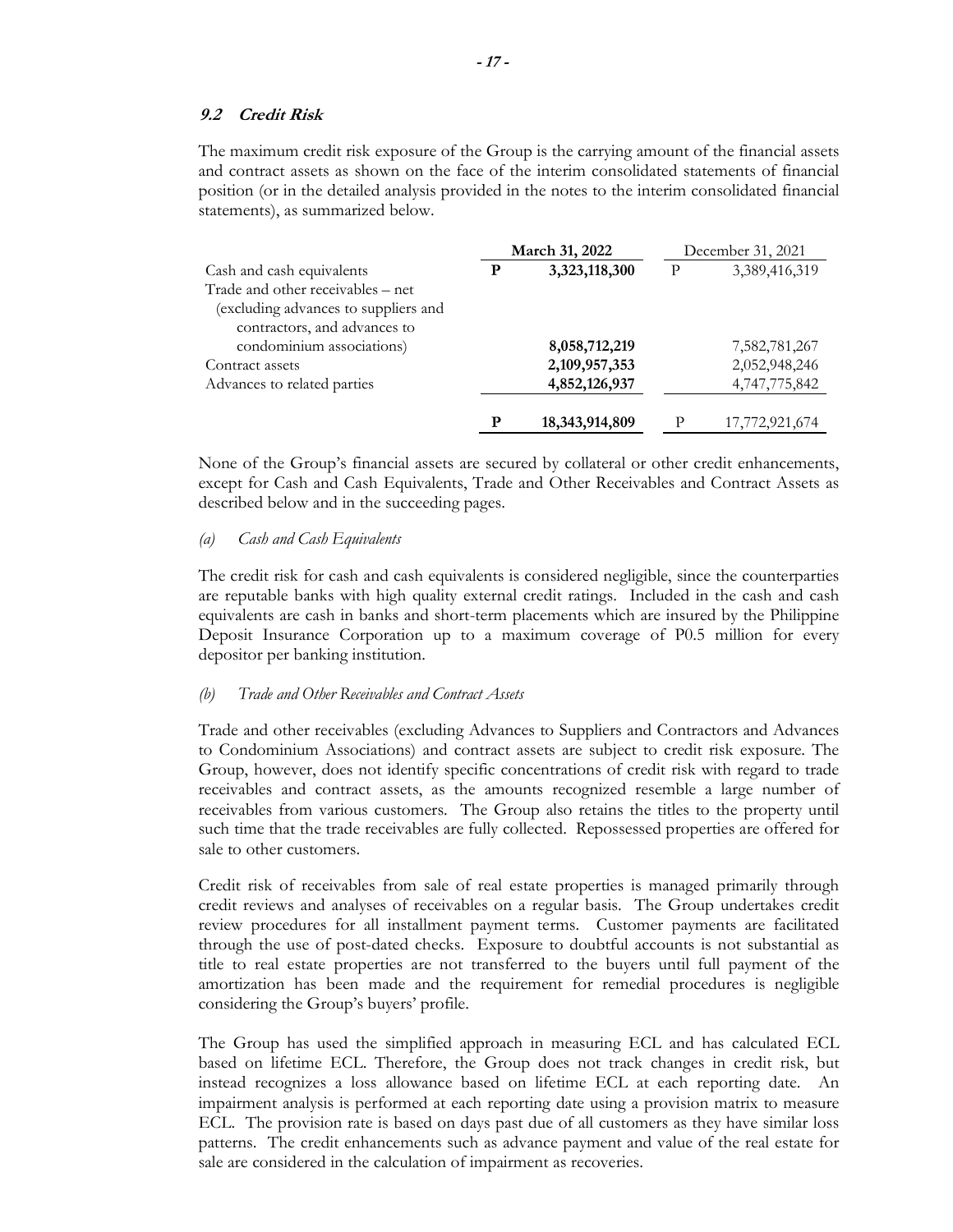The Group considers trade receivables in default when contractual payments are 90 days past due, except for certain circumstances when the reason for being past due is due to reconciliation with customers of payment records which are administrative in nature which may extend the definition of default to 90 days and beyond. Furthermore, in certain cases, the Group may also consider a financial asset to be in default when internal or external information indicates that the Group is unlikely to receive the outstanding contractual amounts in full before taking into account any credit enhancements held by the Group.

The management determined that there is no required ECL to be recognized since the real estate sold is collateralized to the related receivable arising from sale. Therefore, expected loss given default is nil as the recoverable amount from subsequent resale of the real estate is sufficient.

Other components of receivables such as rental receivables and others are also evaluated by the Group for impairment and assessed that no ECL should be provided. A significant portion of the Group's rental receivables are from Megaworld, wherein the impairment of receivables is assessed using the latter's ability to pay. The remaining rental receivables are secured to the extent of advance rental and rental deposit received from the lessees, which are on average equivalent to six months.

Some of the unimpaired trade receivables and other receivables, which are mostly related to real estate sales, are past due as at the end of the reporting period. The trade receivables that are past due but not impaired are as follows:

|                                        | March 31, 2022 |             | December 31, 2021 |               |
|----------------------------------------|----------------|-------------|-------------------|---------------|
| Not more than three months             | P              | 140,921,911 | P                 | 132,646,317   |
| More than three months but not more    |                |             |                   |               |
| than six months                        |                | 234,793,094 |                   | 222, 165, 204 |
| More than six months but not more than |                |             |                   |               |
| one year                               |                | 261,100,914 |                   | 248,768,915   |
| More than one year                     |                | 92,856,440  |                   | 89,088,754    |
|                                        |                |             |                   |               |
|                                        | P              | 729,672,359 | р                 | 692,669,190   |

*(c) Advances to Related Parties and Rent Receivable and Management Fee Receivable from Related Parties*

ECL for advances to related parties, including rent and management fee receivables, are measured and recognized using the liquidity approach. Management determines possible impairment based on the related party's ability to repay the advances upon demand at the reporting date taking into consideration the historical defaults from the related parties.

The Group does not consider any significant risks in the advances to other related parties with financial difficulty since Megaworld, whose credit risk for liquid funds is considered negligible, have committed to financially support these related parties as part of AGI and its long-term corporate strategy. As of March 31, 2022 and December 31, 2021, the aggregate impairment allowance on balances from Megaworld and other related parties is identified to be not material.

The Group continuously monitors defaults of customers and other counterparties, identified either individually or by group, and incorporates this information into its credit risk controls. The Group's policy is to deal only with creditworthy counterparties.

The Group's management considers that all the above financial assets that are not impaired for each of the reporting dates are of good credit quality, including those that are past due.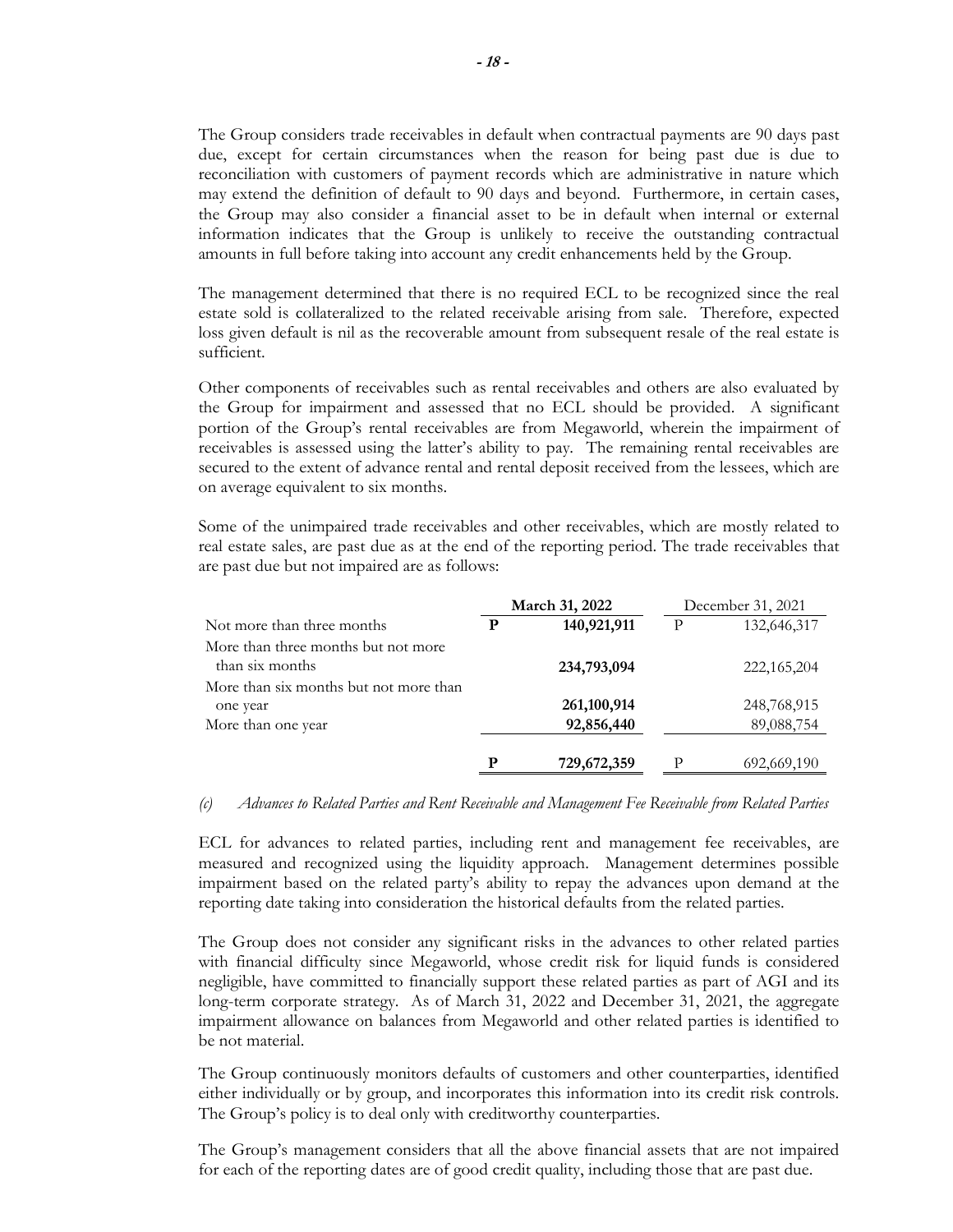#### **9.3 Liquidity Risk**

The Group manages its liquidity needs by carefully monitoring scheduled debt servicing payments for long-term financial liabilities as well as cash outflows due in a day-to-day business. Liquidity needs are monitored in various time bands, on a day-to-day and week-toweek basis, as well as on the basis of a rolling 30-day projection. Long-term liquidity needs for 6-month and one-year periods are identified monthly.

The Group maintains cash to meet its liquidity requirements for up to 60-day periods. Excess cash is invested in time deposits. Funding for long-term liquidity needs is additionally secured by an adequate amount of committed credit facilities and the ability to sell long-term financial assets.

As at March 31, 2022 and December 31, 2021, the Group's financial liabilities have contractual maturities which are presented below.

|                                       |   | Within 12 months | After 12 months |               |
|---------------------------------------|---|------------------|-----------------|---------------|
| <b>March 31, 2022</b>                 |   |                  |                 |               |
| Interest-bearing loans and borrowings | P | 205,570,787      | P               | 1,087,369,167 |
| Trade and other payables              |   | 1,648,201,149    |                 |               |
| Advances from related parties         |   | 5,569,471,350    |                 |               |
| Other current liabilities             |   | 609,876,446      |                 |               |
|                                       | P | 8,033,119,732    | P               | 1,087,369,167 |
| December 31, 2021                     |   |                  |                 |               |
| Interest-bearing loans and borrowings | P | 292,268,240      | $\mathbf{P}$    | 1,096,254,167 |
| Trade and other payables              |   | 1,724,126,172    |                 |               |
| Advances from related parties         |   | 5,495,817,845    |                 |               |
| Other current liabilities             |   | 680,911,623      |                 |               |
|                                       | D | 8, 193, 123, 880 | P               | 1,096,254,167 |
|                                       |   |                  |                 |               |

The contractual maturities reflect the gross cash flows, which may differ from the carrying values of the liabilities at the end of each reporting period.

### **10. FAIR VALUE MEASUREMENT AND DISCLOSURES**

#### **10.1 Fair Value Hierarchy**

In accordance with PFRS 13*, Fair Value Measurement,* the fair value of financial assets and financial liabilities and non-financial assets which are measured at fair value on a recurring or non-recurring basis and those assets and liabilities not measured at fair value but for which fair value is disclosed in accordance with other relevant PFRS, are categorized into three levels based on the significance of inputs used to measure the fair value. The fair value hierarchy is shown on the succeeding page.

 Level 1: quoted prices (unadjusted) in active markets for identical assets or liabilities that an entity can access at the measurement date;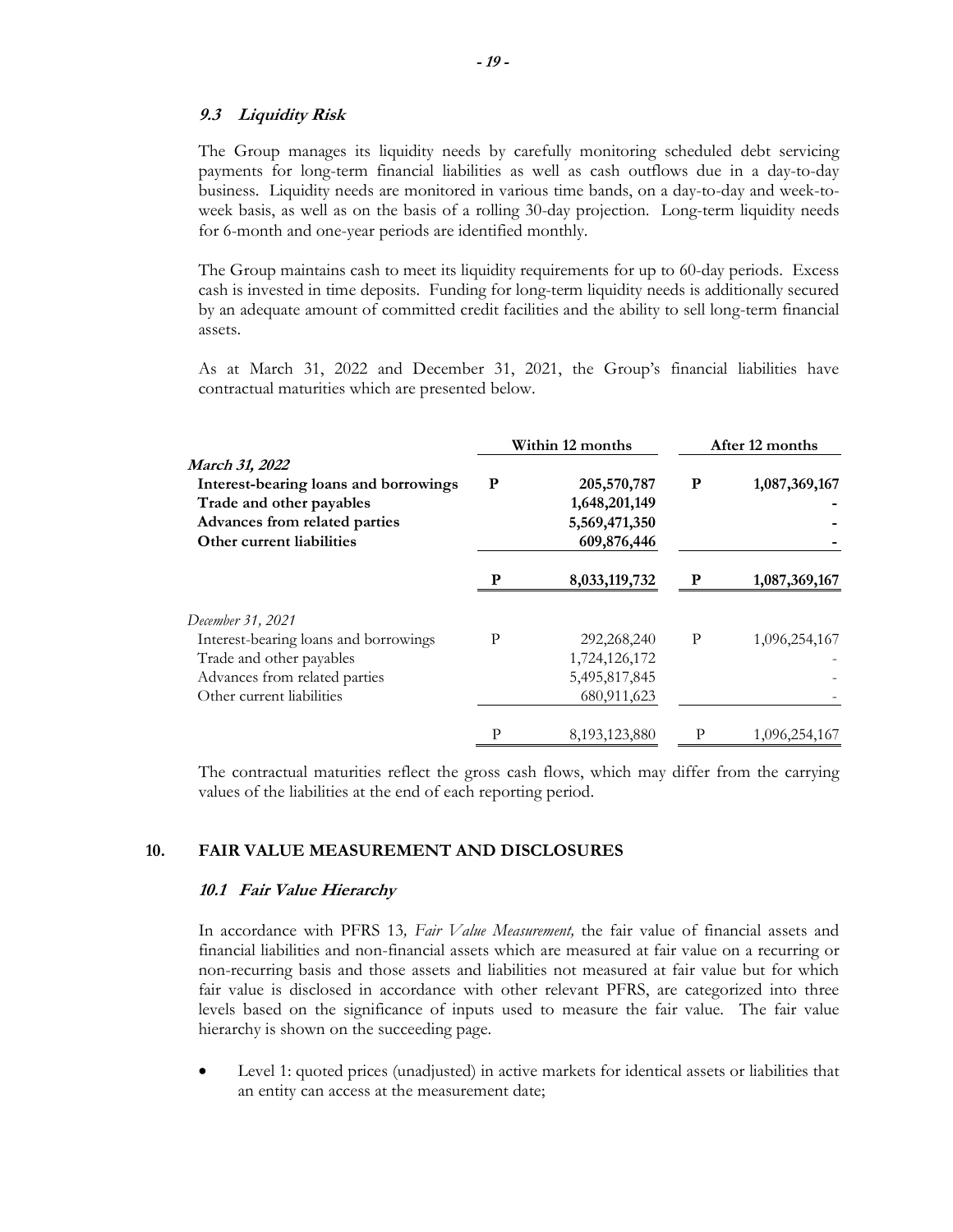- Level 2: inputs other than quoted prices included within Level 1 that are observable for the asset or liability, either directly (i.e., as prices) or indirectly (i.e., derived from prices); and,
- Level 3: inputs for the asset or liability that are not based on observable market data (unobservable inputs).

The level within which the asset or liability is classified is determined based on the lowest level of significant input to the fair value measurement.

For purposes of determining the market value at Level 1, a market is regarded as active if quoted prices are readily and regularly available from an exchange, dealer, broker, industry group, pricing service, or regulatory agency, and those prices represent actual and regularly occurring market transactions on an arm's length basis.

For investments which do not have quoted market price, the fair value is determined by using generally acceptable pricing models and valuation techniques or by reference to the current market of another instrument which is substantially the same after taking into account the related credit risk of counterparties, or is calculated based on the expected cash flows of the underlying net asset base of the instrument.

### **10.2 Financial Instruments Measured at Fair Value**

As of March 31, 2022 and December 31, 2021, only the equity securities classified as financial assets at FVOCI in the interim consolidated statements of financial position is classified as Level 1. These securities were valued based on their market prices quoted in the PSE at the end of each reporting period. There were no other financial assets measured at fair value on these dates. Further, the Group has no financial liabilities measured at fair value as of March 31, 2022 and December 31, 2021.

There were no transfers between Levels 1 and 2 in both years.

### **10.3 Financial Instruments Measured at Amortized Cost for which Fair Value is Disclosed**

Management considers that due to the short duration of these financial assets (except long-term receivables) and financial liabilities measured at amortized cost, their carrying amounts as of March 31, 2022 and December 31, 2020 approximate their fair value. Except for cash and cash equivalents which are classified under Level 1, all other financial instruments are classified under Level 3 wherein inputs are not based on observable data.

The fair values of the financial assets and financial liabilities included in Level 3 which are not traded in an active market is determined by using generally acceptable pricing models and valuation techniques or by reference to the current market value of another instrument which is substantially the same after taking into account the related credit risk of counterparties, or is calculated based on the expected cash flows of the underlying net asset base of the instrument.

When the Group uses valuation technique, it maximizes the use of observable market data where it is available and relies as little as possible on entity specific estimates. If all significant inputs required to determine the fair value of an instrument are observable, the instrument is included in Level 2. Otherwise, it is included in Level 3.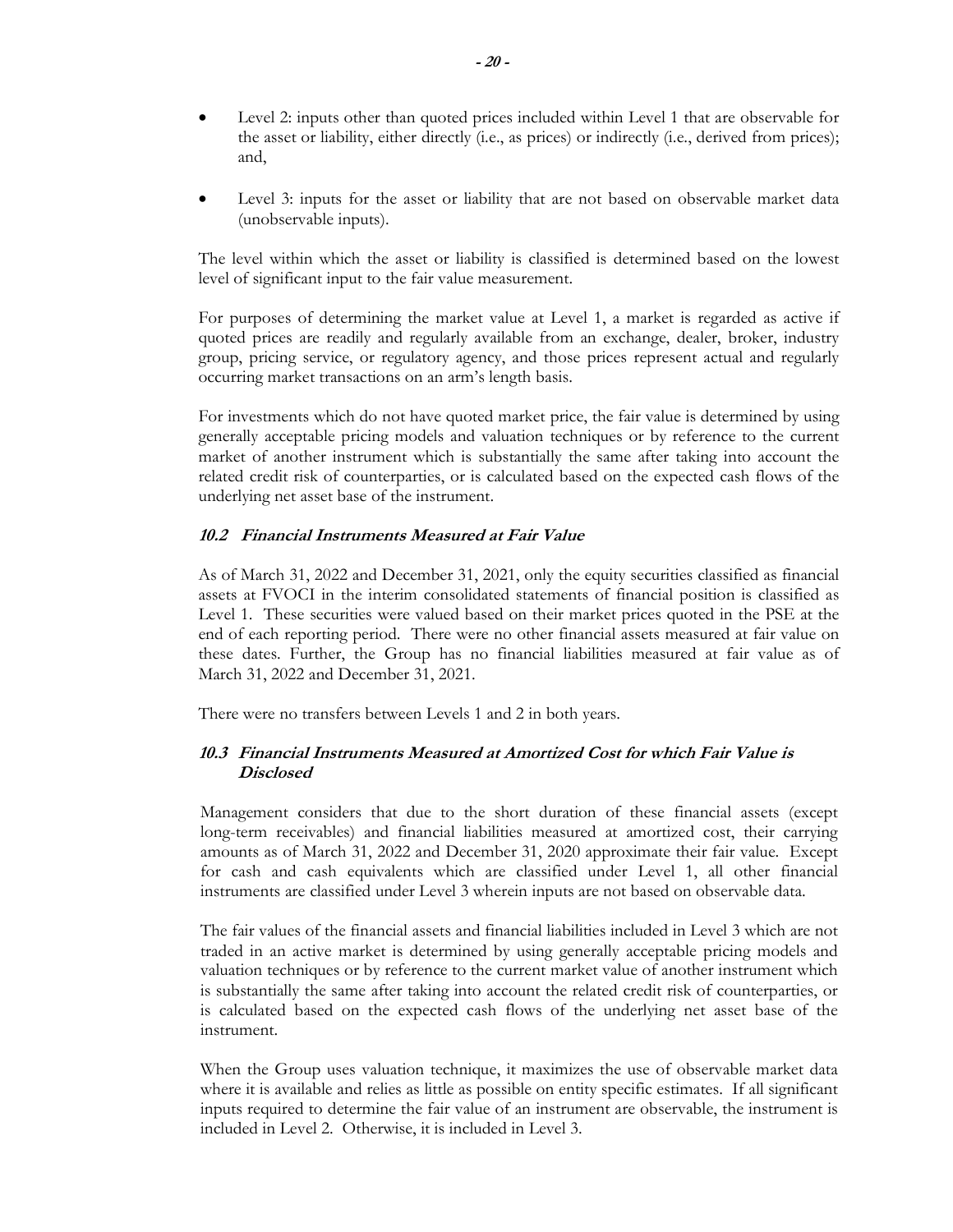#### **10.4 Fair Value Measurement of Non-Financial Assets**

The fair value of the Group's investment properties earning rental income was determined through discounted cash flows valuation technique done by a professionally qualified independent appraiser for one of the properties, and by management for the rest of the other investment properties. The Group uses assumptions that are mainly based on market conditions existing at each reporting period, such as: the receipt of contractual rentals; expected future market rentals; void periods; maintenance requirements; and appropriate discount rates. These valuations are regularly compared to actual market yield data and actual transactions by the Group and those reported by the market. The expected future market rentals are based on current market rentals for similar properties in the same location and condition.

As at March 31, 2022 and December 31, 2021, the fair values of the Group's investment properties, and CGU attributable to LBASSI are classified within Level 3 of the fair value hierarchy. The Group determines the fair values using market-based approach where prices of comparable properties are adequate for specific market factors such as location and condition of the property. On the other hand, if the observable recent prices of the reference properties were not adjusted, the fair value is included in Level 2. The most significant input into this valuation approach is the price per square meter; hence, the higher the price per square meter, the higher the fair value.

Also, there were no transfers into or out of Level 3 fair value hierarchy as of March 31, 2022 and December 31, 2021.

#### **11. CAPITAL MANAGEMENT OBJECTIVES, POLICIES AND PROCEDURES**

The Group's objectives when managing capital are to safeguard the Group's ability to continue as a going concern in order to provide returns for shareholders and benefits for other stakeholders and to maintain an optimal capital structure to reduce the cost of capital.

Capital components for cost of capital purposes include loans and borrowings, preferred stock, common equity and retained earnings. The Group may issue new shares and may prepay some of its interest-bearing loans. Further, it intends to allocate its earnings and available cash in the acquisition and development of new/existing properties to ensure continuous business activities.

The Group has complied with its covenant obligations, including maintaining the required debt-to-equity ratio as of March 31, 2022 and December 31, 2021.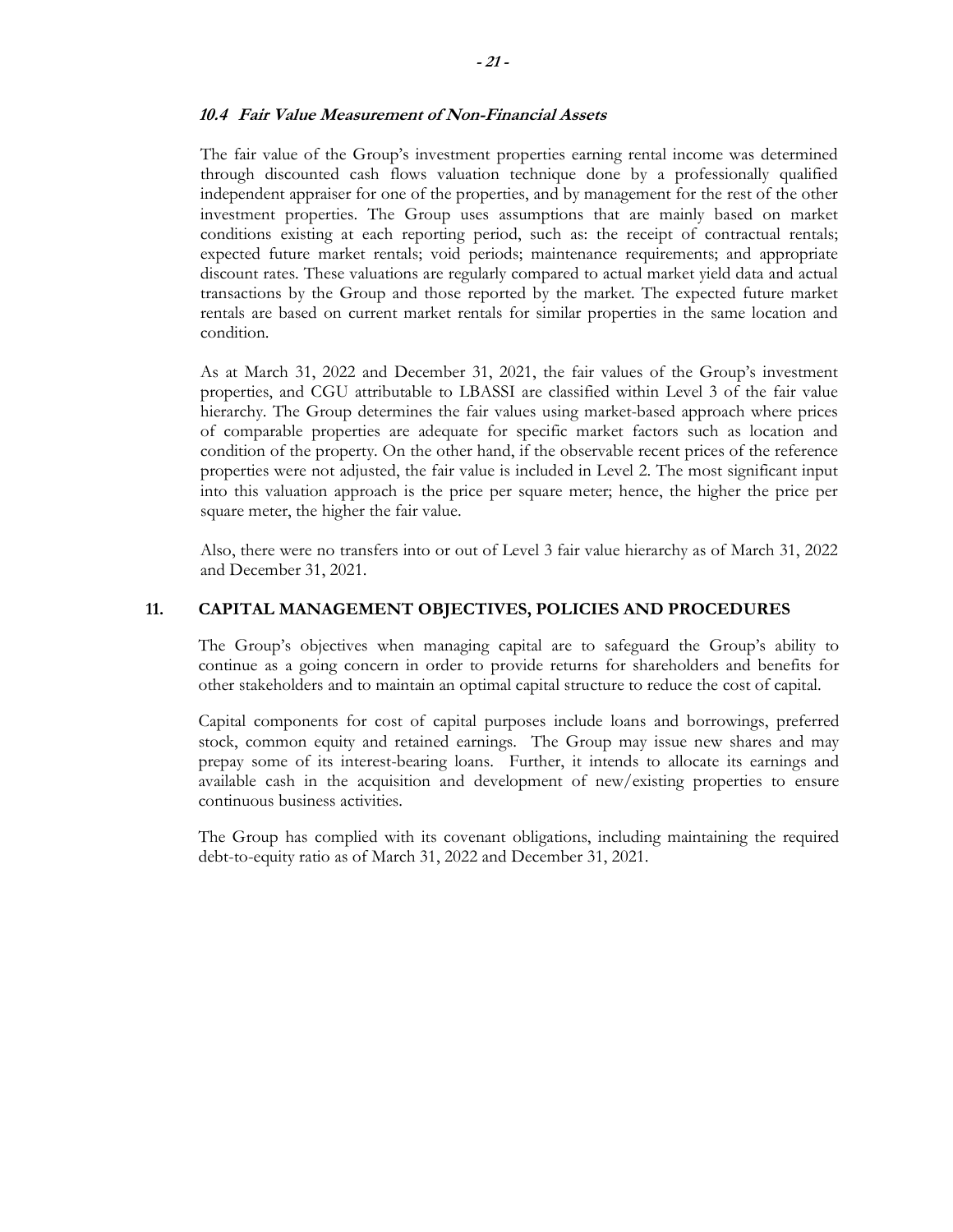# **EMPIRE EAST LAND HOLDINGS, INC. AND SUBSIDIARIES**

MANAGEMENT'S DISCUSSION AND ANALYSIS OF RESULTS OF OPERATIONS AND FINANCIAL CONDITION

### **RESULTS OF OPERATIONS**

#### Review of 31 March 2022 versus 31 March 2021

During the three-month period, the consolidated net profit amounted to P178.7 million, 16.4% lower than the previous year's net profit of P213.9 million. Consolidated revenues, composed of real estate sales, finance income, commissions, and other income increased by 6.7% from P1.1 billion in 2021 to P1.2 billion in 2022.

#### Real Estate Sales

The Group registered Real Estate Sales of P1.1 billion and P1.0 billion for the three months ended 31 March 2022 and 2021, respectively. The sales were derived from various projects including, Kasara Urban Resort Residences, The Cambridge Village, The Rochester Gardens, The Sonoma, Covent Gardens, Mango Tree Residences, California Garden Square, Laguna Bel-Air Projects, Greenhills Garden Square and San Francisco Gardens.

The Cost of Real Estate Sales amounted to P632.9 million in 2022 and P470.4 million in 2021, or 58.2% and 45.4% of Real Estate Sales for the three months ended 31 March 2022 and 2021, respectively. The change was primarily due to the different composition of products sold for each year.

Gross Profit was P454.0 million in 2022 and P564.8 million in 2021, or 41.8% and 54.6% of Real Estate Sales, for the three months ended 31 March 2022 and 2021, respectively. The gross profit margin varies depending on the product mix and the competitiveness in pricing.

#### Other Revenues

The Finance Income amounted to P69.3 million and P46.9 million for the three months ended 31 March 2022 and 2021 respectively, were derived mostly from in-house financing and various advances from related parties which accounts for 5.7% and 4.1% of total revenues for 2022 and 2021, respectively.

Additional sources of revenue were commissions of a subsidiary, rentals of investment properties, and those obtained from other sources. Commission and other income totalling P61.4 million in 2022 and P58.5 million in 2021, representing 5.0% and 5.1% of total revenues for 2022 and 2021, respectively.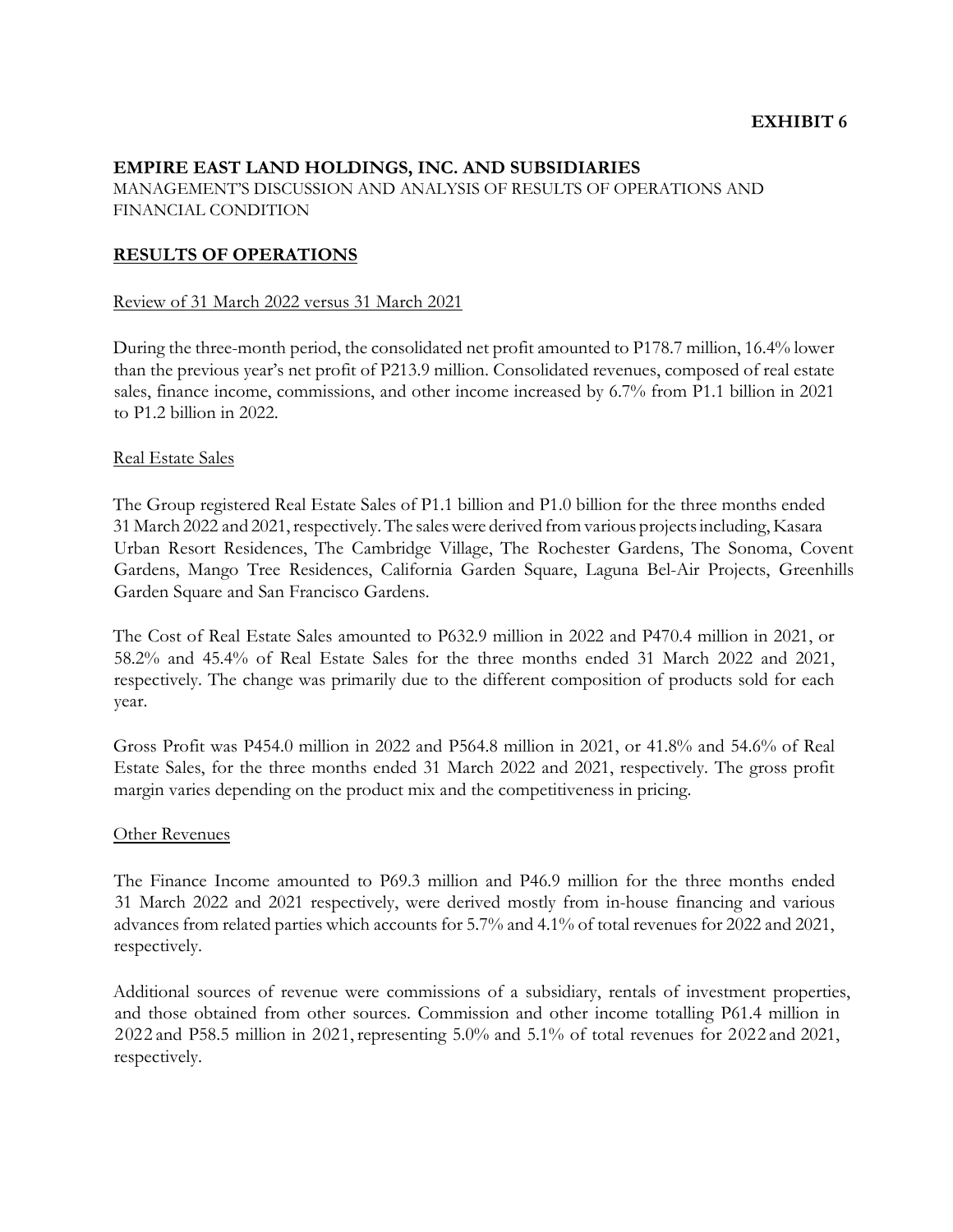# Operating Expenses

Operating Expenses posted a decrease from P300.8 million in 2021 to P258.9 million in 2022. Finance Cost posted an increase from P77.3 million in 2021 to P82.5 million in 2022.

# **FINANCIAL CONDITION**

# Review of 31 March 2022 versus 31 December 2021

Total Assets of the Group as of 31 March 2022 and 31 December 2021 amounted to P46.5 billion and P46.2 billion, respectively. Cash and Cash Equivalents decreased from P3.4 billion to P3.3 billion as of 31 December 2021 and 31 March 2022, respectively.

The Group remains liquid with Total Current Assets of P40.9 billion in 2022 and P40.8 billion in 2021, which accounted for 88.0% and 88.3% of the Total Assets as of 31 March 2022 and 31 December 2021, respectively. While, Total Current Liabilities amounted to P13.0 billion as of 31 March 2022 and as of December 31, 2020.

Total Equity increased from P29.9 billion as of 31 December 2021 to P30.3 billion as of 31 March 2022 is mainly due to net profit for the period and revaluation of equity investments.

Consistently the Group still sources its major working capital requirements from internally generated funds and partly from borrowings.

The Group utilized its funds for the construction and development of projects, loan repayments, settlement of various payables, and other operating expenses.

# **KEY PERFORMANCE INDICATORS**

For the three-month period ending 31 March 2022, the following are the top key performance indicators of the Group:

# **1) Real Estate Sales**

The Group's marketing and development concepts, sales strategies, project location, and flexible payment scheme remain to be its competitive advantages. Most projects of the Group are connected to the mass transit system and are conveniently located in business districts of Metro Manila.

# **2) Prudent Cash Management**

The Group implemented cost-saving measures, negotiated for longer payment terms from suppliers, and obtained lower-cost funding through bank financing to partially support operations.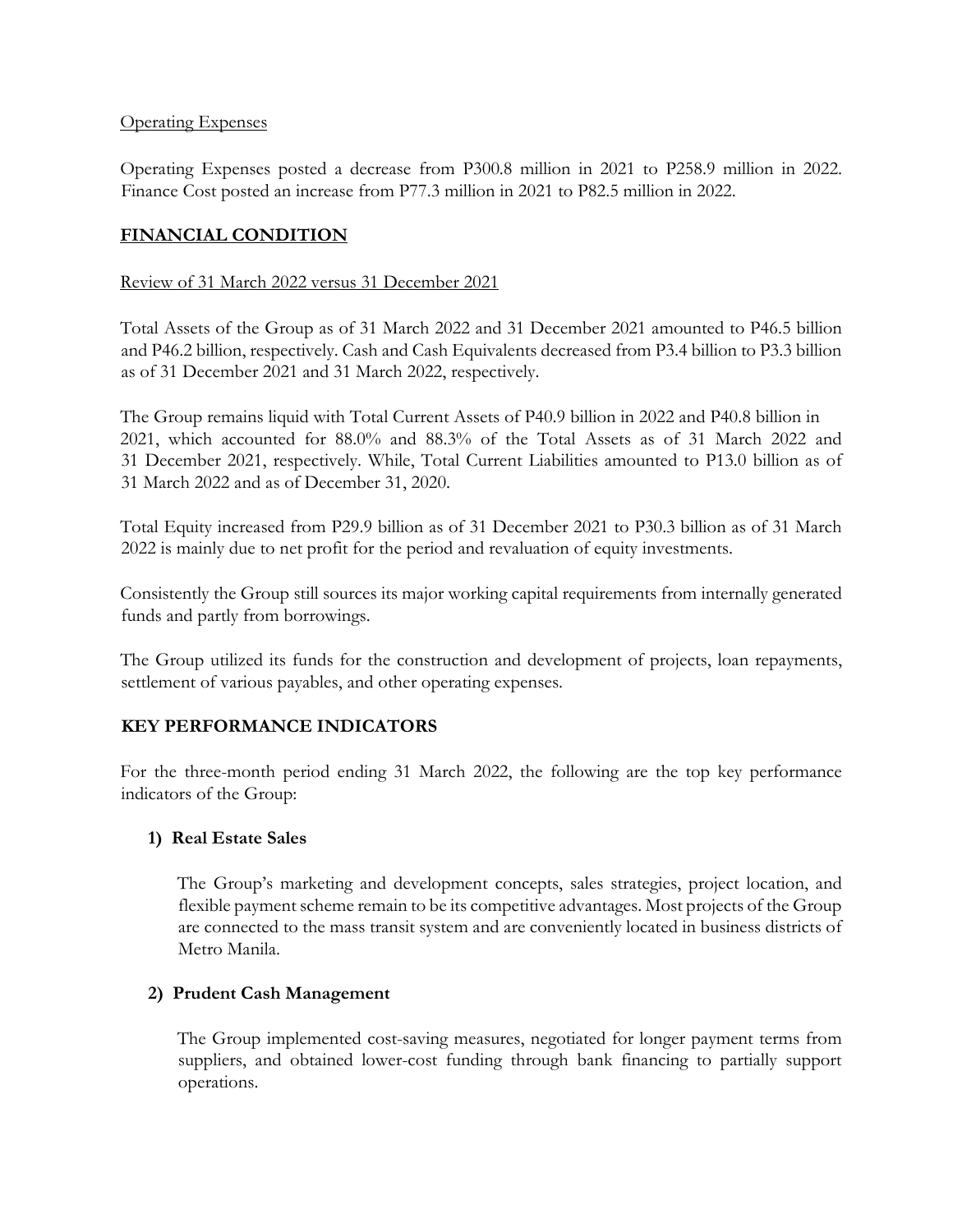# **3) Ability to repay loan obligations**

The loan obligations were promptly settled. The Group maintains a good credit standing with creditor banks and has considerable standby credit facilities, which can be utilized for urgent capital requirements.

# **4) Continuous Customer Collections**

The Group implemented collection efficiency initiatives and launched an online digital payment platform to enable continuous customer payments despite quarantine restrictions.

# **Material Changes as of 31 March 2022 Interim Consolidated Financial Statements**

Statements of Financial Position (Increase or decrease of 5% or more versus 31 December 2021)

- 9.5% increase in Prepayments and Other Current Assets Mainly due to transfer related taxes paid for the period and input VAT on purchases
- 6.1% increase in Financial Assets at Fair value through OCI Mainly due to increase in fair market value of investment in securities held by a subsidiary
- 5.2% increase in Intangible Assets Primarily due to additional purchase for the period
- 6.67% decrease in Interest-bearing loans and borrowings Mainly due to repayments of loan for the period
- 5.7% increase in Trade and Other Payables Various payables to contractors and suppliers for the period
- 6.0% increase in Contract Liabilities Mainly due to customer collections from uncompleted projects
- 8.9% decrease in Other Current Liabilities Primarily due to release of retention payables to suppliers and contractors for the period

Statements of Comprehensive Income (Increase or decrease of 5% or more versus 31 March 2022)

• 5.0% increase in Real Estate Sales Due to higher sales recognized for the period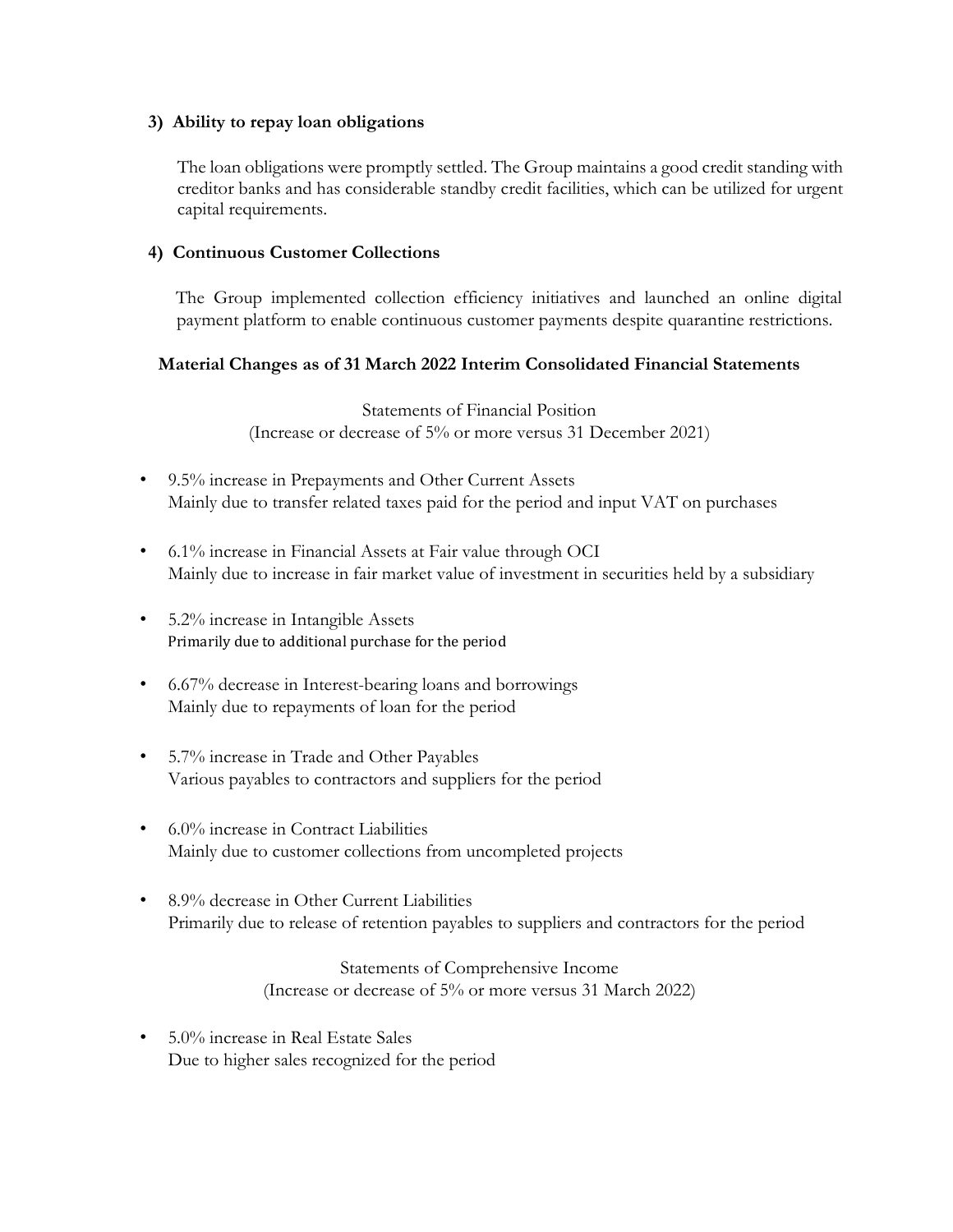- 47.6% increase in Finance Income Primarily due to interest in advances to related parties
- 34.5% increase in Cost of Real Estate Sales Due to the increase in real estate sales for the period
- 6.7% increase in Finance Costs Mainly due to interest on advances from related parties and bank loans for the period
- 13.9% decrease in Operating Expenses Mainly due to continued cost saving measures and close monitoring of marketing and administrative expenses
- 17.0% decrease in Income Taxes Mainly due to lower taxable income

The Company allocates P25.0 billion in capital expenditures over the next 5 years and is expected to be funded by collections, borrowings, and other sources.

Fluctuations in the foreign exchange rate had no adverse effect on the Group's financial conditions since the Group has very minimal importations of construction-related materials and has no foreign denominated loans.

There are no other material changes in the Group's financial position and condition (5% or more) that will warrant a more detailed discussion. Likewise, there are no material events and uncertainties known to the management that would have a material impact on reported financial information and normal operations of the Group.

The nature of all revenues and expenses disclosed in the unaudited interim statements of comprehensive income are business-related transactions and arose from the Group's continuing operations. Also, no prior period adjustment was made during any period covered by the statements of financial position.

There are no material off-statements of financial condition transactions, arrangements, obligations (including contingent obligations), and other relationships of the Group with unconsolidated entities or other persons created during the reporting period.

There are no events that will trigger direct or contingent financial obligation that is material to the Group, including any default or acceleration of an obligation.

The Group is aggressively marketing its products especially the new projects. It continuously offers competitive prices, more easy payment schemes under in-house financing and has strong relationships with reputable banks for the financing requirements of its customers.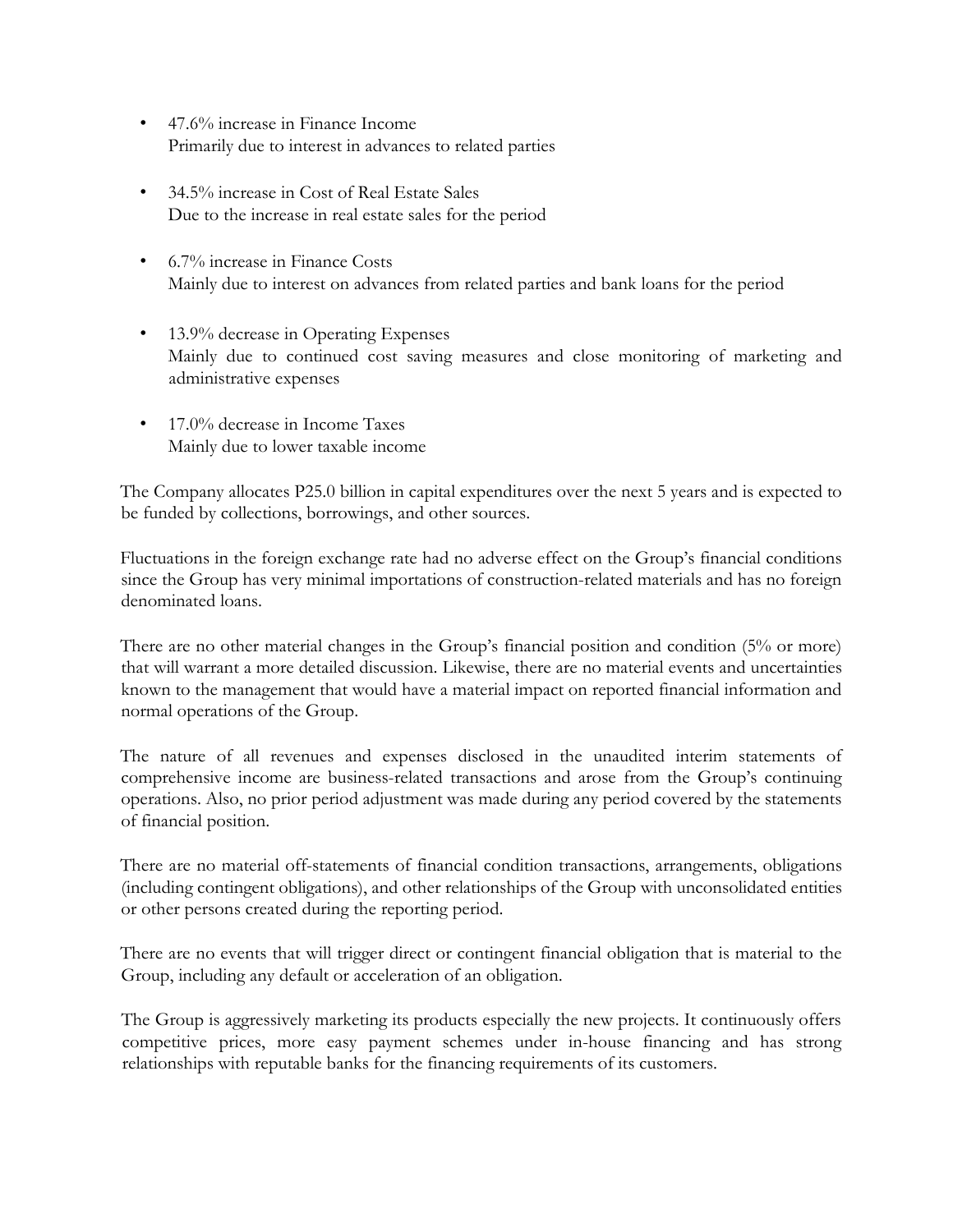#### **EMPIRE EAST LAND HOLDINGS, INC. AND SUBSIDIARIES** *(A Subsidiary of Megaworld Corporation)* **ACCOUNTS RECEIVABLE AGING For each of the three months ended March 31, 2022** *(All amounts in thousands Philippine Peso)*

#### **1) Aging of Accounts Receivable**

|            | Current /              |                        |                          | 7 Months - | Above                    | Past due accounts & |
|------------|------------------------|------------------------|--------------------------|------------|--------------------------|---------------------|
| Total      | Not Yet Due            | 1-3 Months             | 4-6 Months               | 1 Year     | 1 Year                   | Items in Litigation |
|            |                        |                        |                          |            |                          |                     |
|            |                        |                        |                          |            |                          |                     |
|            |                        |                        |                          |            |                          |                     |
|            |                        |                        |                          |            |                          |                     |
|            |                        |                        |                          |            |                          |                     |
|            |                        |                        | $\overline{\phantom{a}}$ |            | $\overline{\phantom{a}}$ |                     |
| 11,205,164 |                        |                        |                          |            |                          |                     |
|            | 6,685,627<br>4,519,537 | 5,955,955<br>4,519,537 | 140,922                  | 234,793    | 261,101                  | 92,856              |

#### **2) Accounts Receivable Description**

| Type of Receivables | Nature/Description                | <b>Collection Period</b> |
|---------------------|-----------------------------------|--------------------------|
| Trade Receivables   | Sale of residential units/lots    | maximum of 10 years      |
| Other Receivables   | Advances to contractors/suppliers | 1 to 2 years             |
|                     |                                   |                          |

**3) Normal Operating Cycle:** 3 to 15 years